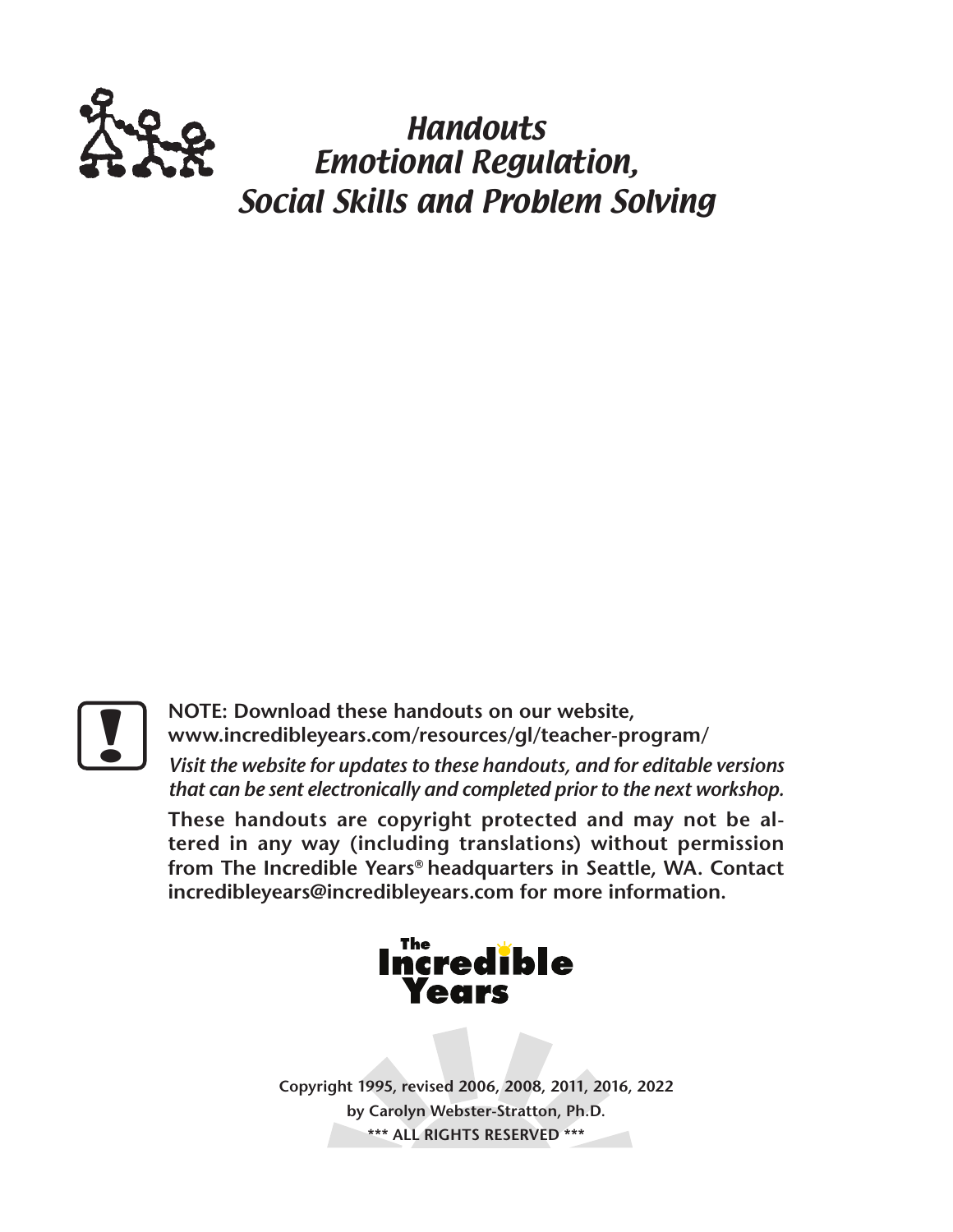#### Teacher Workshop Six

#### Suggested Activities for the Month

#### TO DO

- Continue to refine behavior plans. Do Transition Plans for five of your students who are the most aggressive, inattentive, or impulsive. See transition plan forms and start filling these in.
- Practice social skills and problem solving teaching with students in a small group circle time, or, use Wally Detective Book with students.
- Look for opportunities to label children's feelings (e.g., happy, excited, sad, calm, etc.) and connect them to their behavior.
- Call your buddy and share your approach to teaching children problem solving.

TO READ

Chapters Eleven, Twelve and Thirteen from *Incredible Teachers* book.

Have the puppets introduce a problem for the students to solve (e.g., being teased, being left out, feeling afraid, wanting to play with someone, etc.).

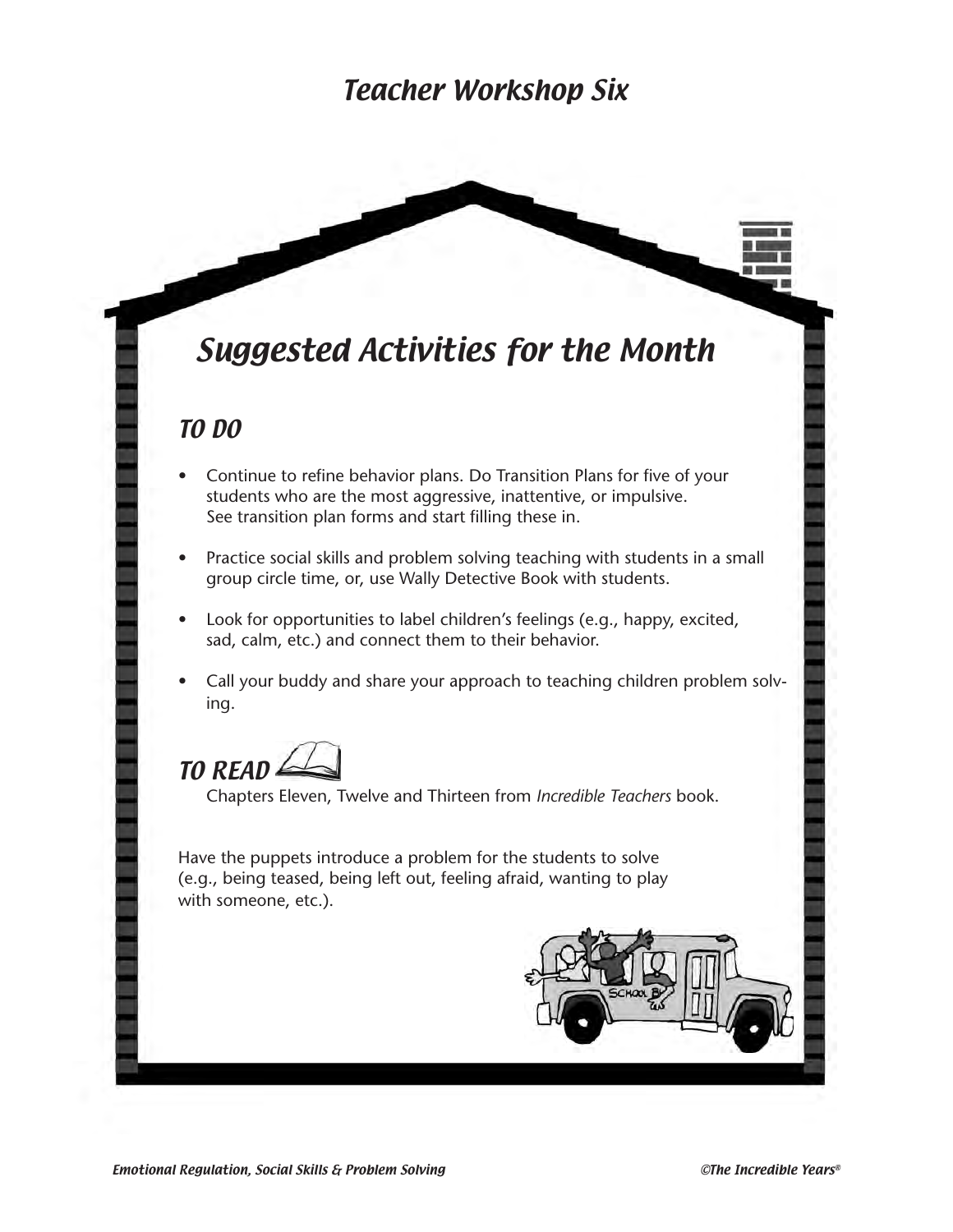#### **BLACKBOARD NOTES TEACHING CHILDREN TO PROBLEM SOLVE**



What is the best solution?

- Use games, puppets, and stories to present hypothetical problem situations for students to practice the problem solving steps.
- Help children clearly define the problem and to recognize the feelings involved.
- For preschool children, focus on generating many solutions.
- For primary grade students, focus on helping them think through the consequences of different solutions or choices made.
- Be positive, creative and humorous when thinking of possible solutions.
- Help children anticipate what they will do next when a solution doesn't work.
- Model effective problem solving in your interactions with students.
- Put visual pictures of solutions on the classroom walls.
- Remember it is the process of learning how to think about conflict that is critical, rather than getting the correct answers.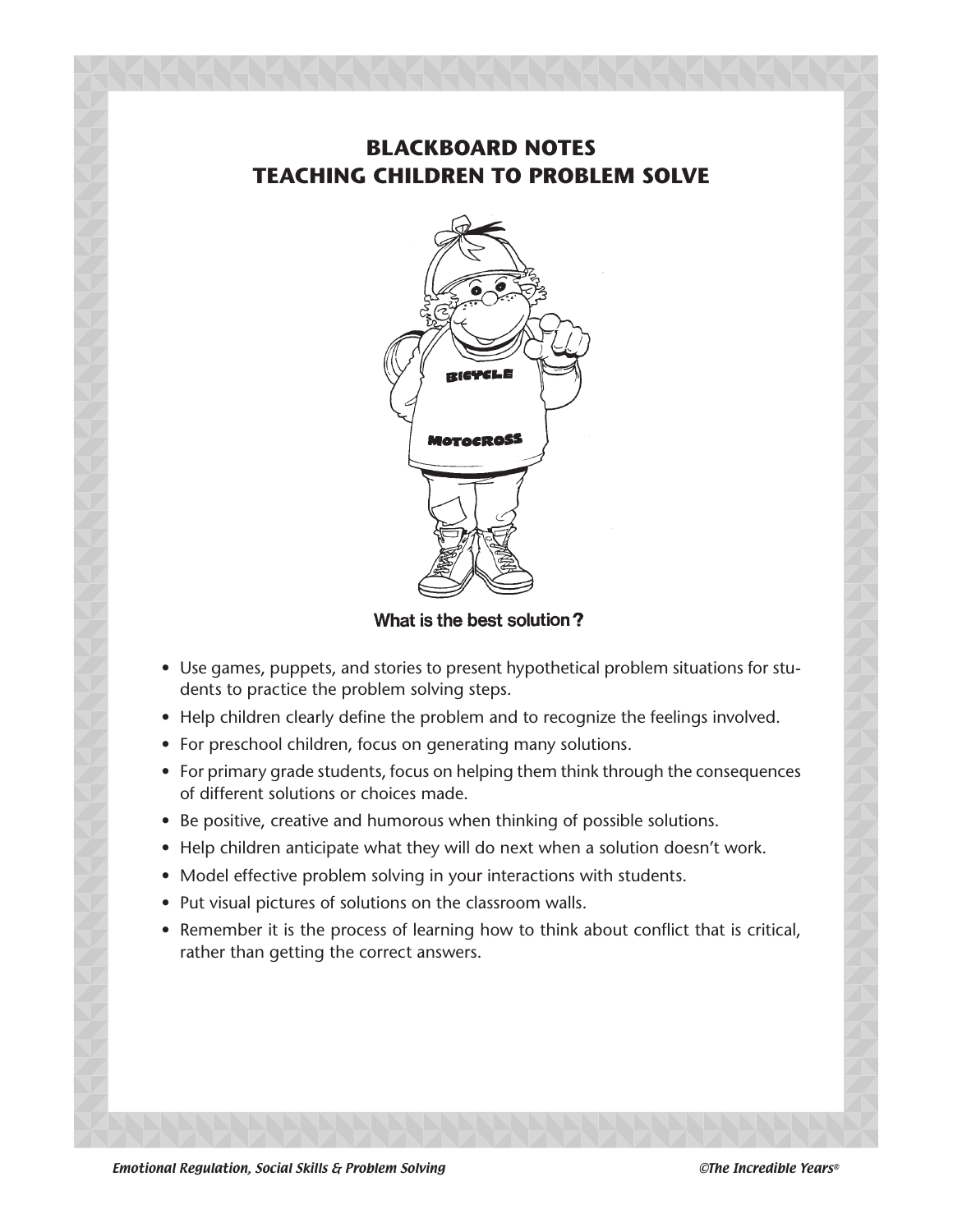#### **POSSIBLE SOLUTIONS FOR CHILDREN TO USE**

| Yell at him.*            | Wait awhile.             | Laugh at him.*                           |
|--------------------------|--------------------------|------------------------------------------|
| Look sad or cry.         | Ignore him;<br>walk away | Play somewhere else                      |
| Take it.*                | Hit him.*                | Tell her not to be ma                    |
| Ask him.                 | Say please.              | Do something fun.                        |
| Trade something.         | Apologize.               | Get help from your<br>parent or teacher. |
| Talk about your feelings | Beg him.                 | Offer to share.                          |
| Get another one.         | Take turns.              | Flip a coin.                             |
| Admit mistake.           | Calm down first.         | Tell the truth.                          |
| Give compliment.         | Be a good sport.         | Say "no."                                |
| Stop your anger.         | Be brave.                | Forgive.                                 |

\*These are inappropriate solutions. Encourage children to think of consequences and to make another choice with a better consequence.

to be mad.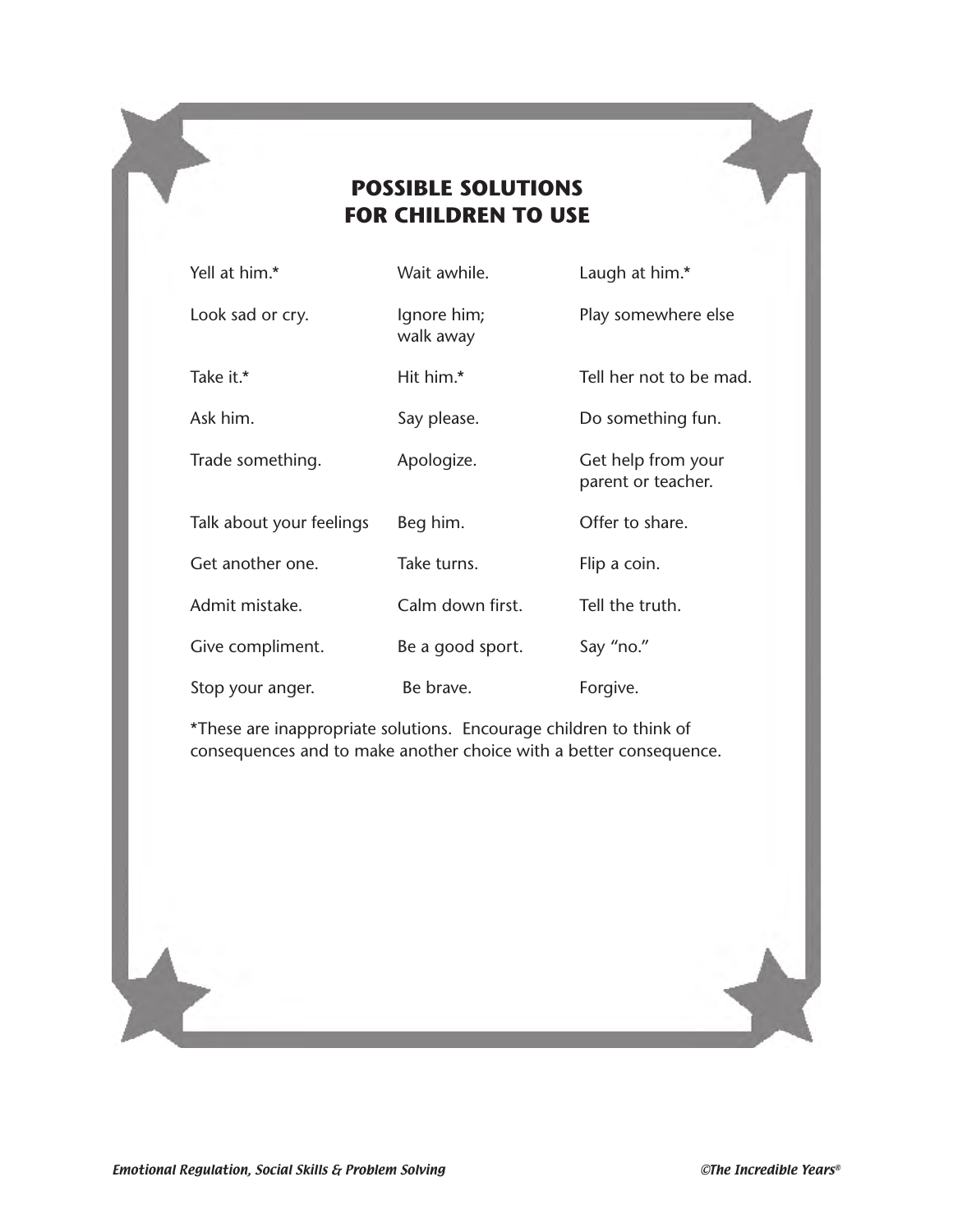











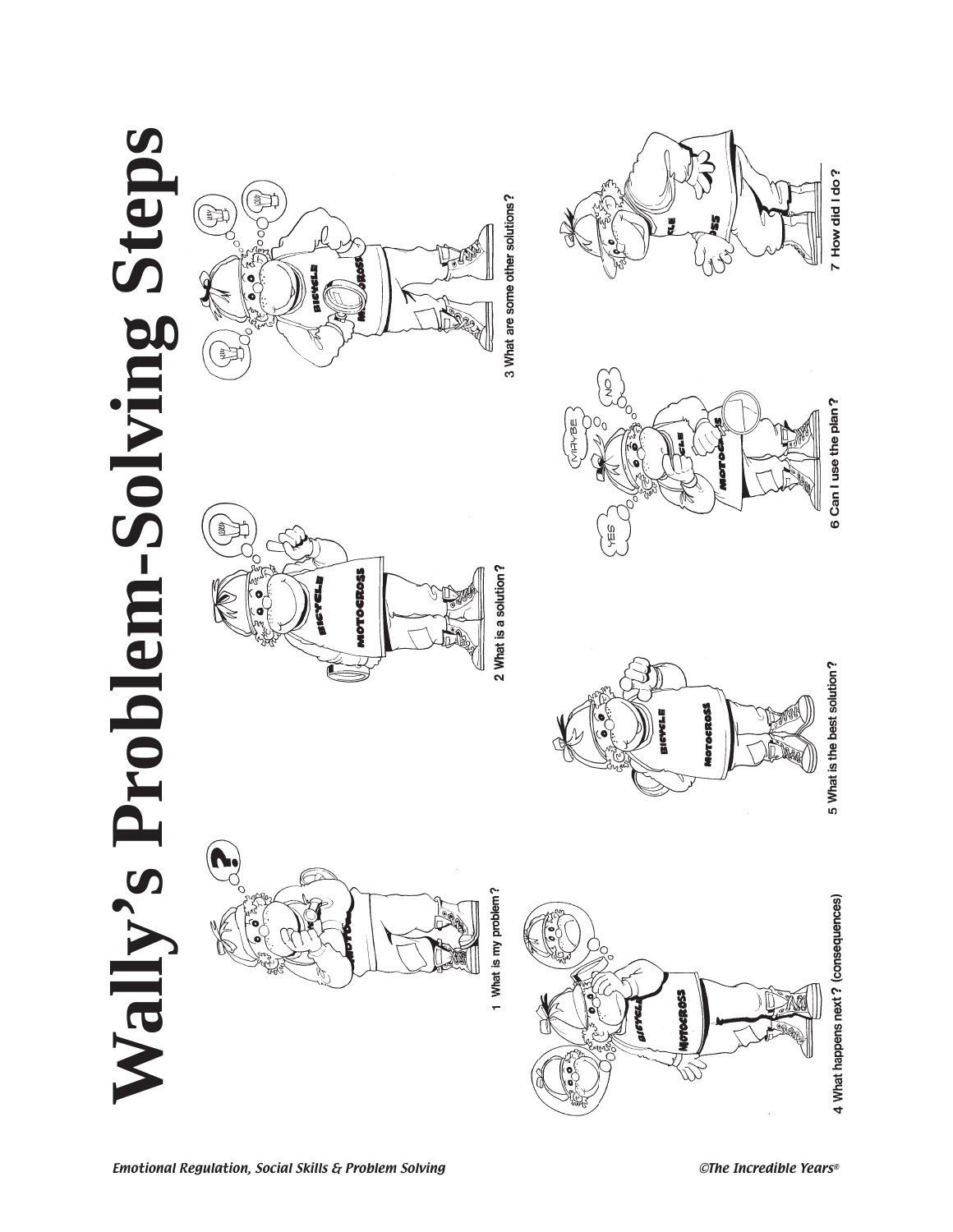# iny's Anger Management Steps **Tiny's Anger Management Steps**



2 Think STOP

**1**



OUCH! (၈  $\overline{d}$  $\sqrt{6}$ 

 $\bullet$ ر ر ر ل 4 Withdrawing into shell

**5**

3 Take a slow breath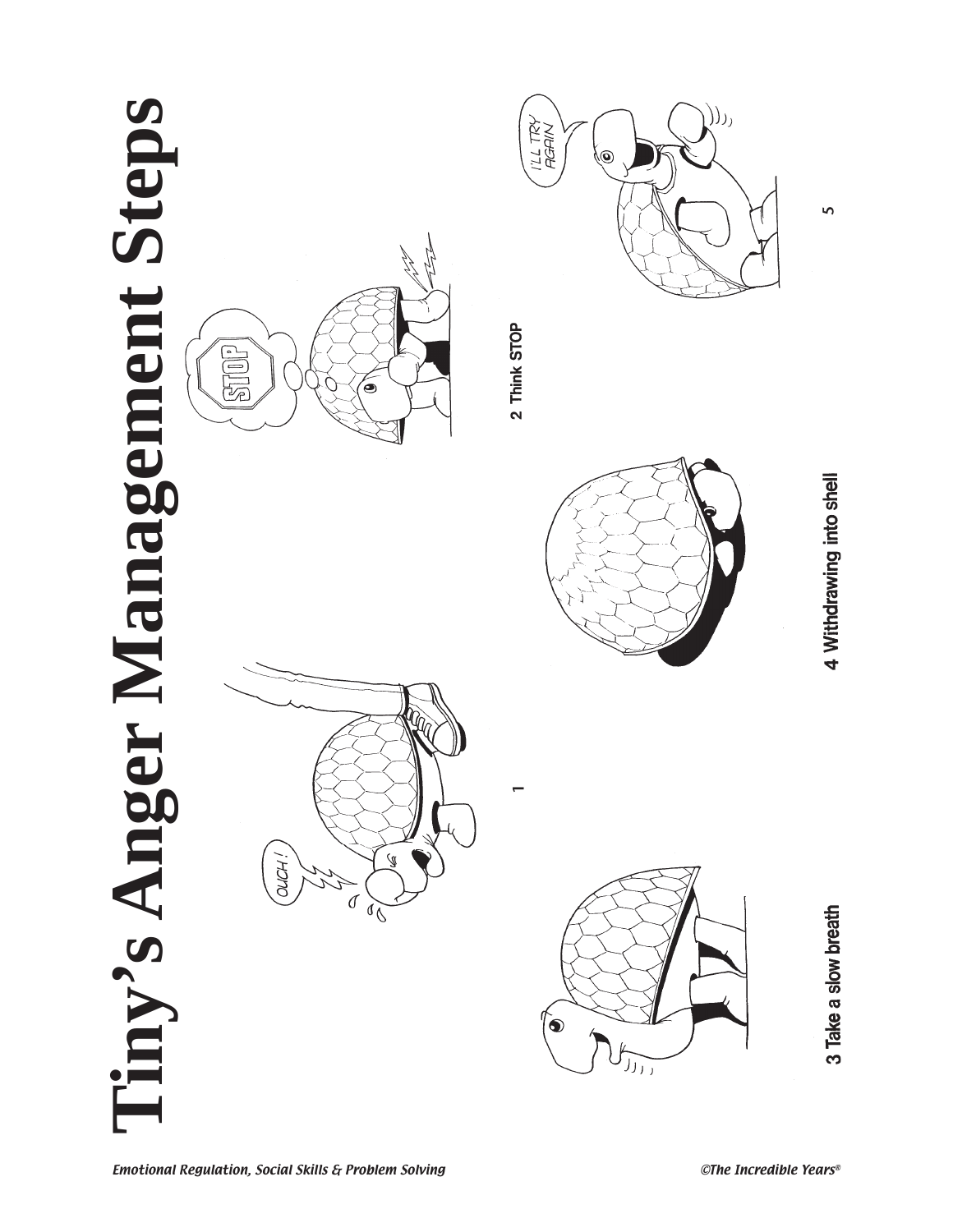

### Strengthening Prosocial Skills & Problem Solving<br>Workshop #6 Behavior Plan Strengthening Prosocial Skills & Problem Solving Workshop #6 Behavior Plan

## Example of Behavior Plan: Jenny, Grade 1 **Example of Behavior Plan: Jenny, Grade 1**

| Step #1:                                                                                                     | Step #3:                                                                                                                                      | Step #8:                                                                                                                                                                                                                                       | Step #9:                                                                                                                                  |
|--------------------------------------------------------------------------------------------------------------|-----------------------------------------------------------------------------------------------------------------------------------------------|------------------------------------------------------------------------------------------------------------------------------------------------------------------------------------------------------------------------------------------------|-------------------------------------------------------------------------------------------------------------------------------------------|
| Negative Classroom Behaviors                                                                                 | Desired Positive Opposite                                                                                                                     | Individual Teaching                                                                                                                                                                                                                            | Circle Time Teaching                                                                                                                      |
| Talks while directions are given<br>Speaks without raising hand<br>Off-task, daydreaming<br>Poking, Touching | directions<br>Pay attention & concentrate<br>body<br>Behaviors<br>Listen quietly when<br>Keep hands to own<br>Raise a quiet hand<br>are given | Practice quiet hand up and sitting with<br>Praising child when focusing on task &<br>Use persistence coaching during small<br>Use cue cards to signal listening skill<br>listening & persistence coaching<br>group work times<br>hands to self | Children talk about solutions and practice<br>remembering to put up quiet hand &<br>Wally talks about his difficulty<br>listening<br>them |
|                                                                                                              |                                                                                                                                               |                                                                                                                                                                                                                                                |                                                                                                                                           |

# **Behavior Plan For: \_\_\_\_\_\_\_\_\_\_\_\_\_\_\_\_\_\_\_\_\_\_\_\_\_\_\_\_\_ Behavior Plan For:**

| Step #9:<br>Circle Time Teaching                |  |
|-------------------------------------------------|--|
| Step #8<br>Individual Teaching                  |  |
| Step #3:<br>Desired Behaviors                   |  |
| <b>Step #1:</b><br>Negative classroom behaviors |  |

See Behavior Plan Workshop #3 for Steps #4-7. See Behavior Plan Workshop #3 for Steps #4-7.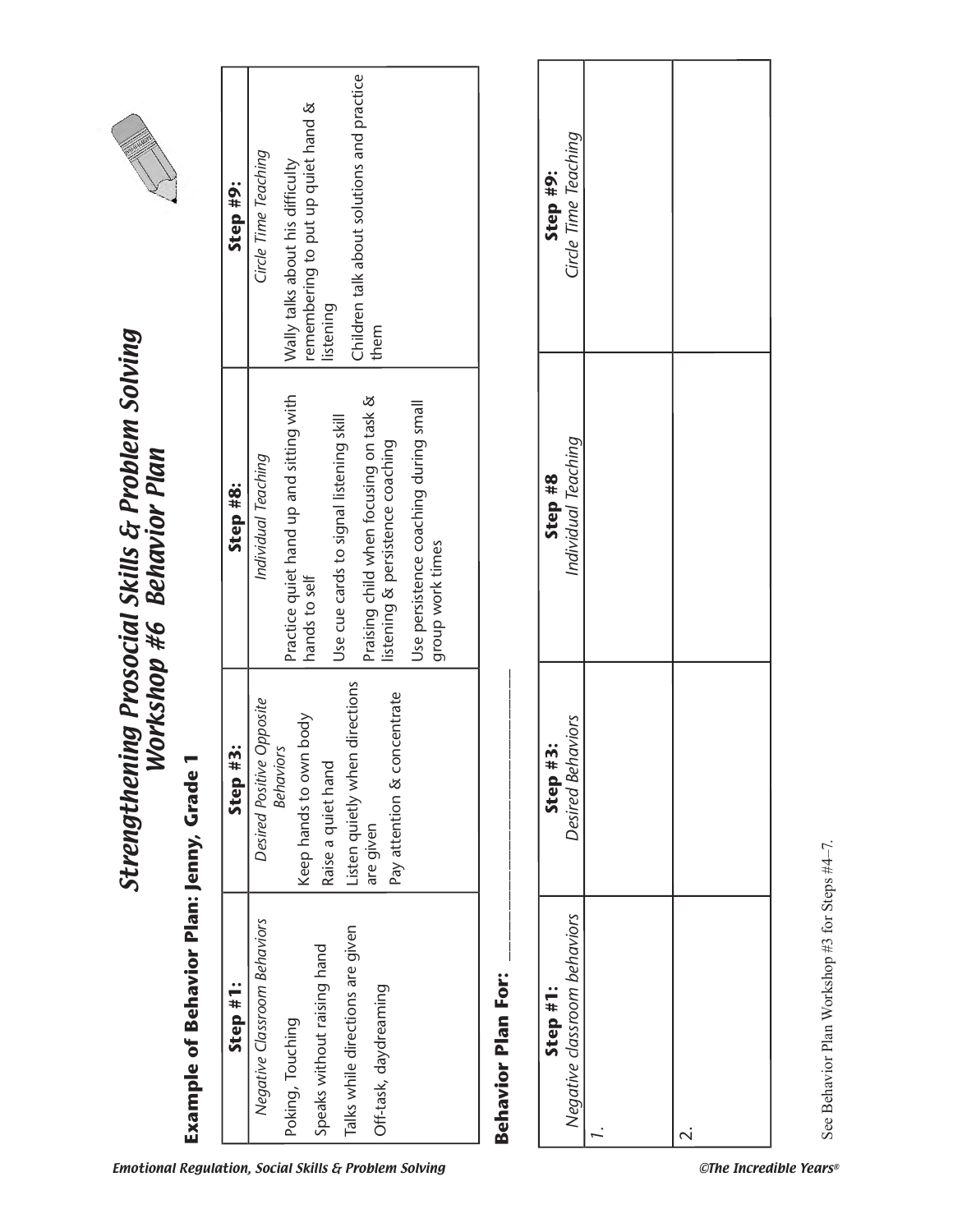| Strengthening Prosocial Skills & Problem Solving<br>Workshop #6 Behavior Plan |  |
|-------------------------------------------------------------------------------|--|
|                                                                               |  |
|                                                                               |  |



# Example of Behavior Plan: Mark, Grade 1 **Example of Behavior Plan: Mark, Grade 1**

| Step #9: | Circle Time Teaching         | Calm down strategies (deep breaths, use           | Tiny Turtle shell, think happy thoughts) | Practice role plays for sharing, helping<br>and teamwork skills | Teacher and practice problem-solving        | steps (Wally)                      | Teach and practice porblem-solving steps | (Wally) using problem-solving cue cards                                            |        |
|----------|------------------------------|---------------------------------------------------|------------------------------------------|-----------------------------------------------------------------|---------------------------------------------|------------------------------------|------------------------------------------|------------------------------------------------------------------------------------|--------|
| Step #8: | Individual Teaching          | Praise for staying calm when frustrated           | Rehearsal of calm down strategies        | Hand stamp for following directions                             | Praises children who play with him          | Promote his reputation as friendly | Emotion and social coaching              | Use "I can help" and "I'm good at shar-<br>ing" stickers for this behavior when it | occurs |
| Step #3: | Desired Positive Opposite    | Use words to express feelings<br><b>Behaviors</b> | Use a calm down strategy                 | Complies with teacher                                           | Uses friendly behavior (help,<br>directions | share)                             |                                          |                                                                                    |        |
| Step #1: | Negative Classroom Behaviors | Pushing, hitting peers                            | Easily frustrated & angry                | Doesn't follow teacher directions                               | Rejected by other children                  |                                    |                                          |                                                                                    |        |

# **Behavior Plan For: \_\_\_\_\_\_\_\_\_\_\_\_\_\_\_\_\_\_\_\_\_\_\_\_\_\_\_\_\_ Behavior Plan For:**

| Step #9:<br>Circle Time Teaching                          |   |
|-----------------------------------------------------------|---|
| Step #8<br>Individual Teaching                            |   |
| <b>Step #3:</b><br>Desired Positive Opposite<br>Behaviors |   |
| Step #1:<br>Negative classroom behaviors                  | j |

See Behavior Plan Workshop #3 for Steps #4-7. ® See Behavior Plan Workshop #3 for Steps #4–7.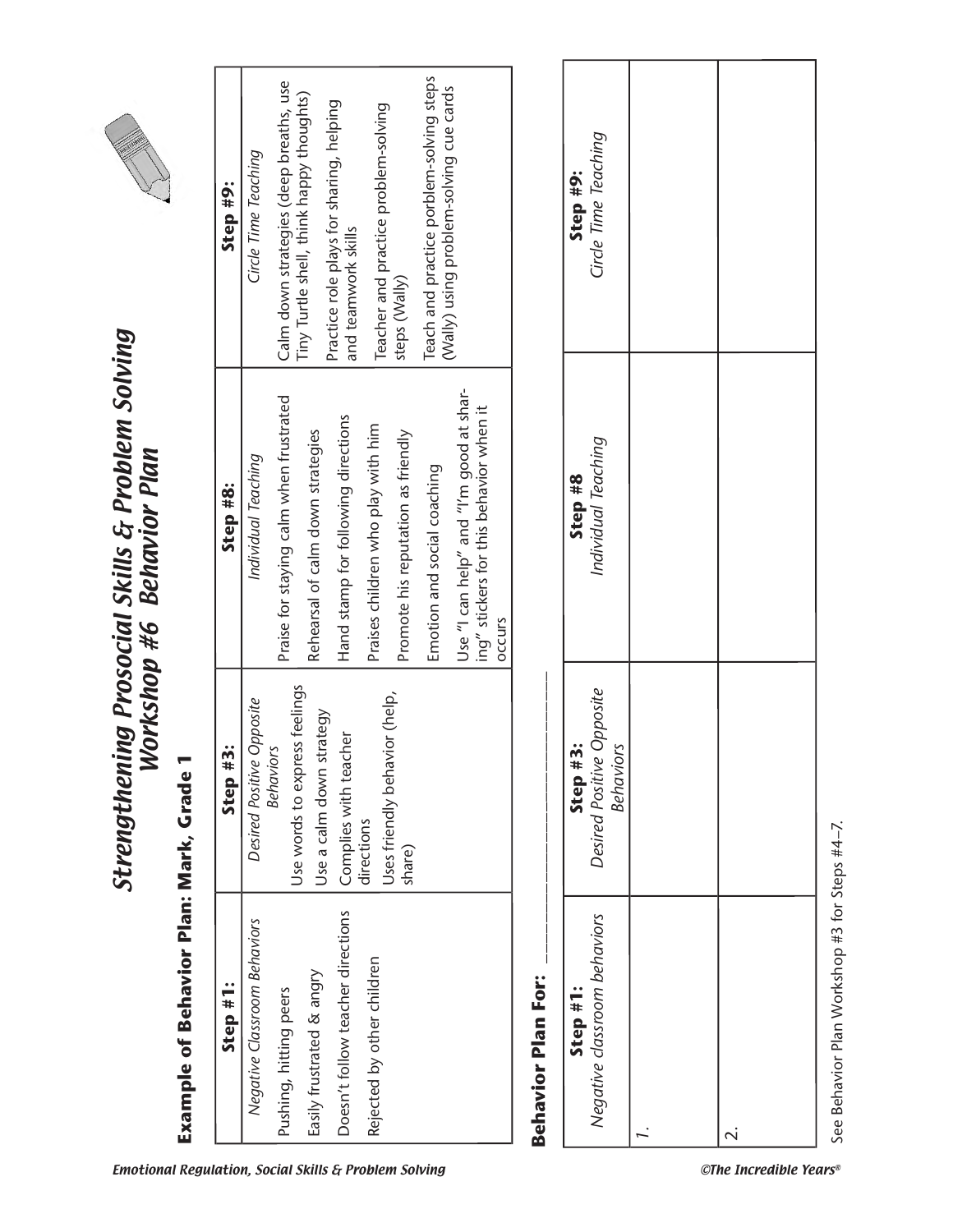|                                                                                | Circle Time Teaching<br>Step #9:                      |  |
|--------------------------------------------------------------------------------|-------------------------------------------------------|--|
| Strengthening Prosocial Skills & Problem Solving<br>Workshop #6  Behavior Plan | Step #8:<br>Individual Teaching                       |  |
|                                                                                | <b>Behaviors</b><br><b>Step #3:</b><br>Desired Behavi |  |
| <b>Behavior Plan for:</b>                                                      | Step #1:<br>Negative Classroom Behaviors              |  |

See Behavior Plan Workshop #3 for Steps #4-7. See Behavior Plan Workshop #3 for Steps #4–7.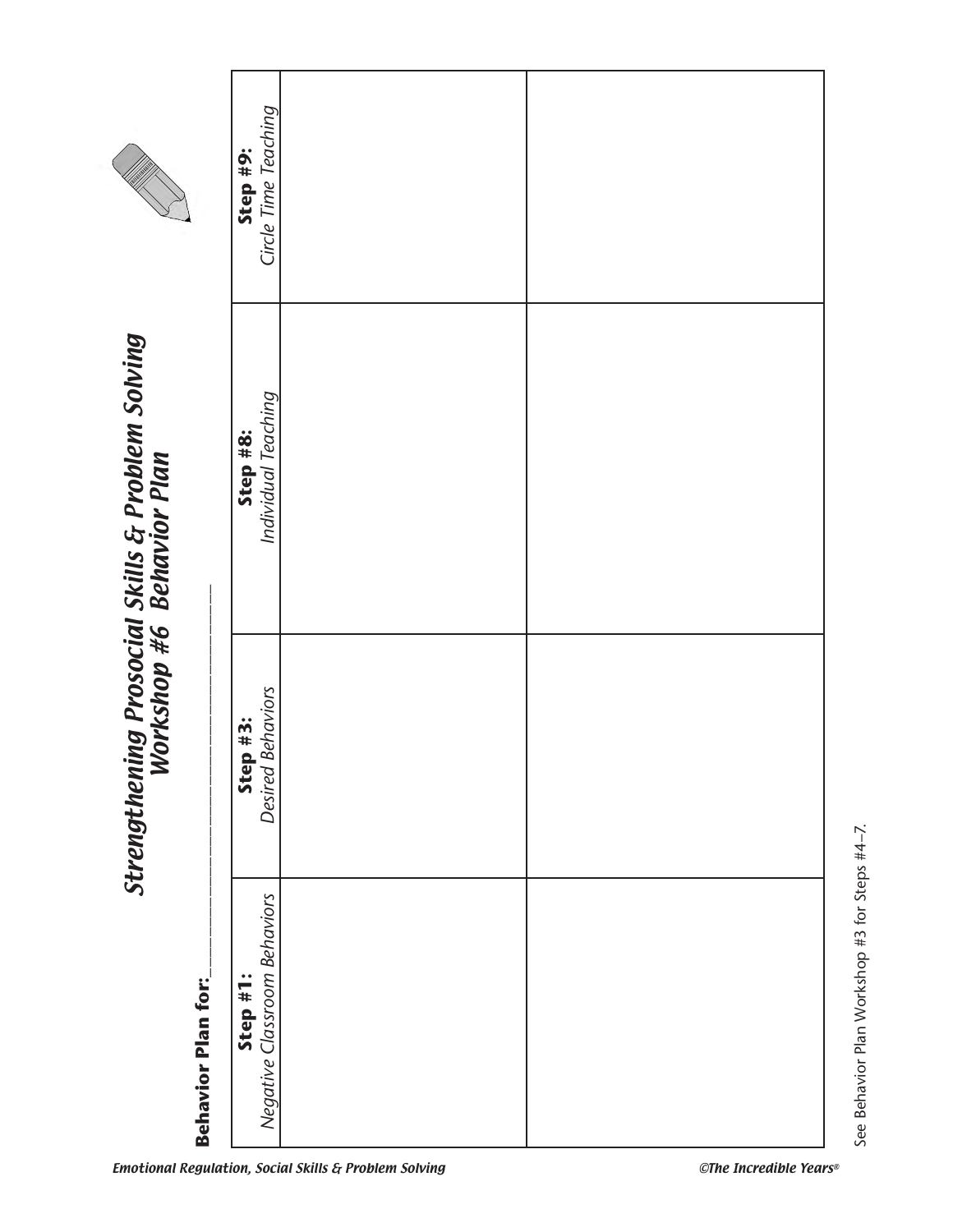

### Brainstorm/Buzz—Promoting a Sense of Responsibility



Break up into small groups or buzz pairs to share ways teachers promote responsibility in their students.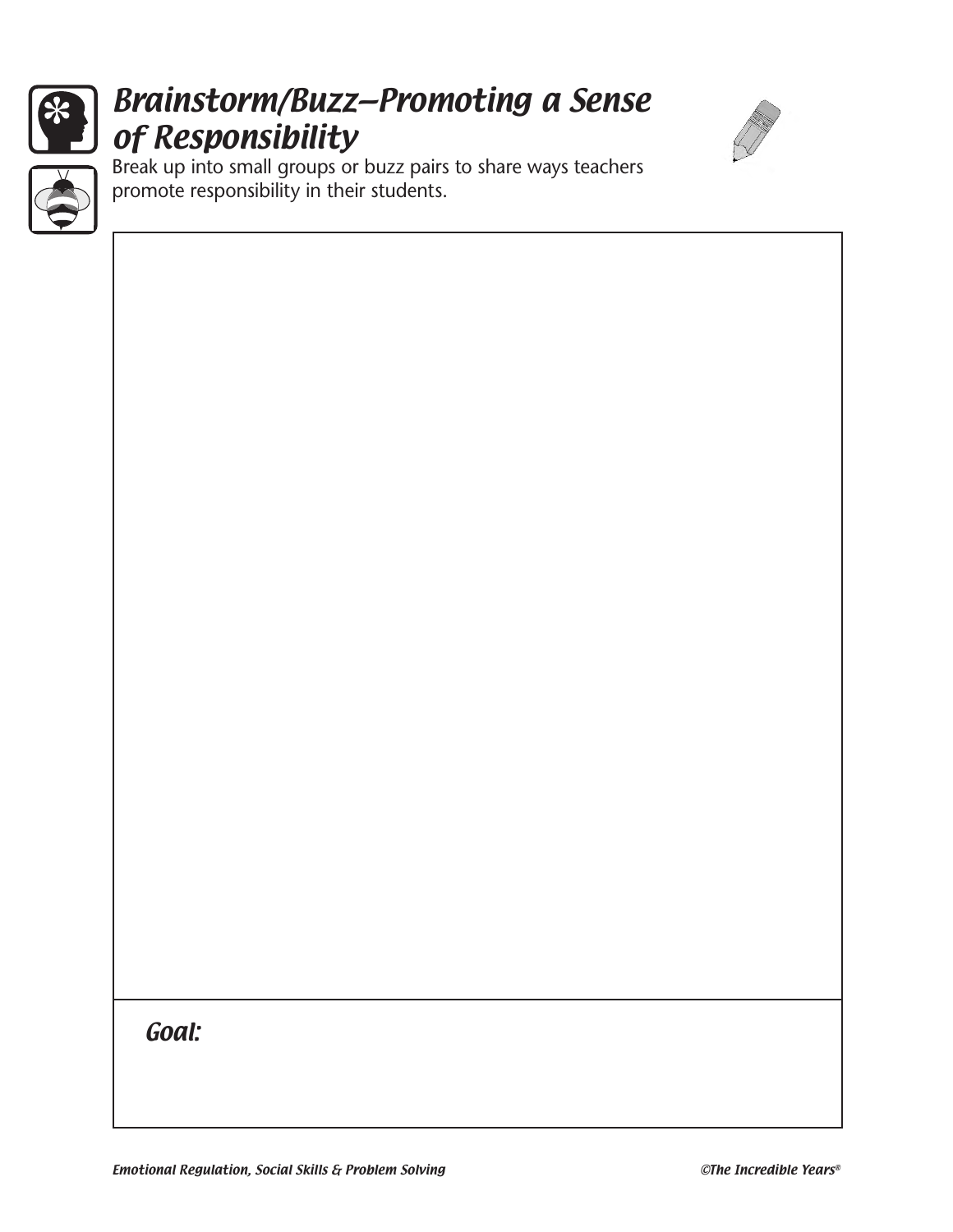#### Brainstorm/Buzz—Changing Students' Negative Reputations

Break out into small groups or buzz pairs to share ways you, as a teacher, can change a student's negative reputation into a more positive reputation





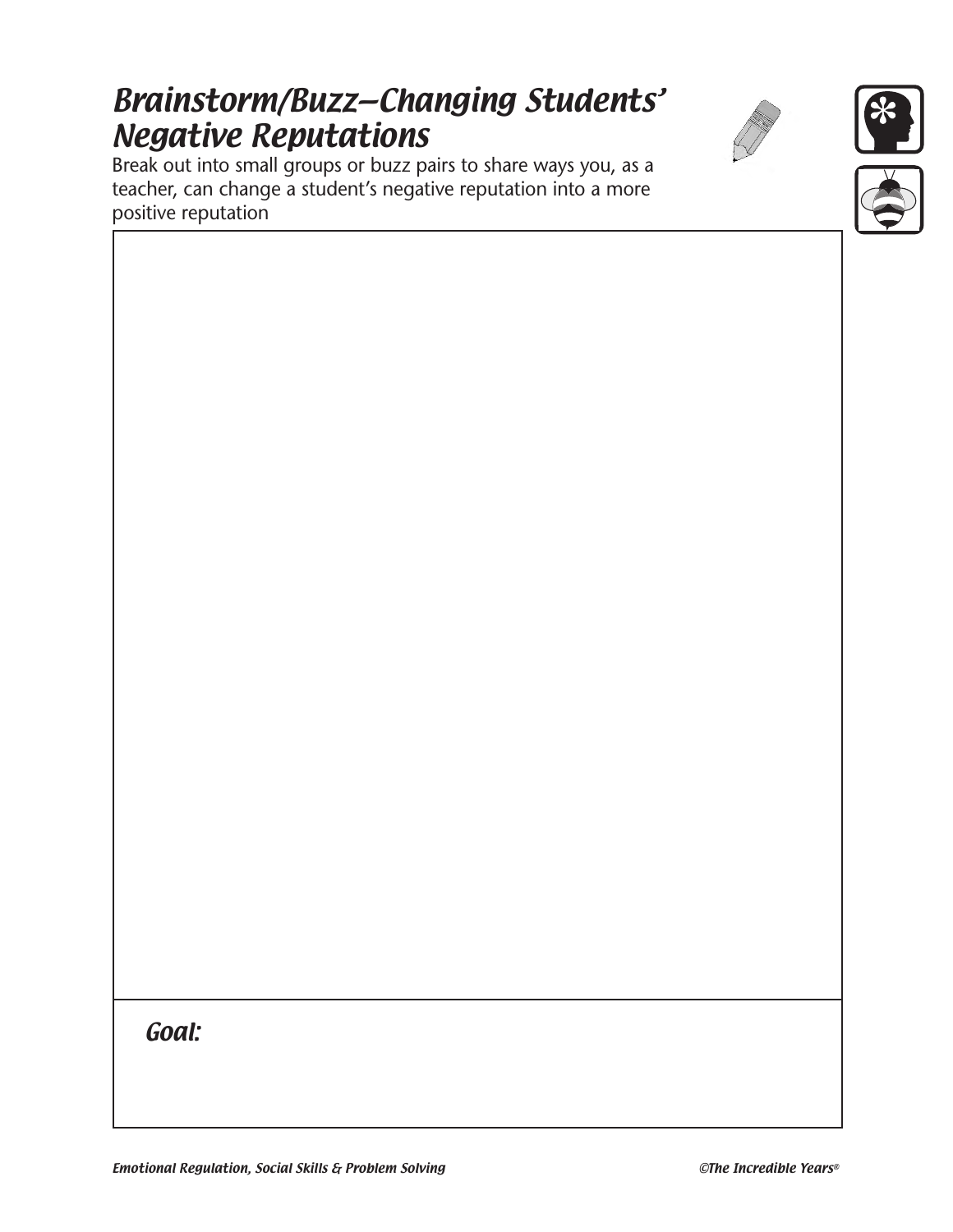

### Brainstorm/Buzz—Promoting Children's Self-Regulation





Pair up with your buddy to share ways to promote children's learning of self-regulation skills.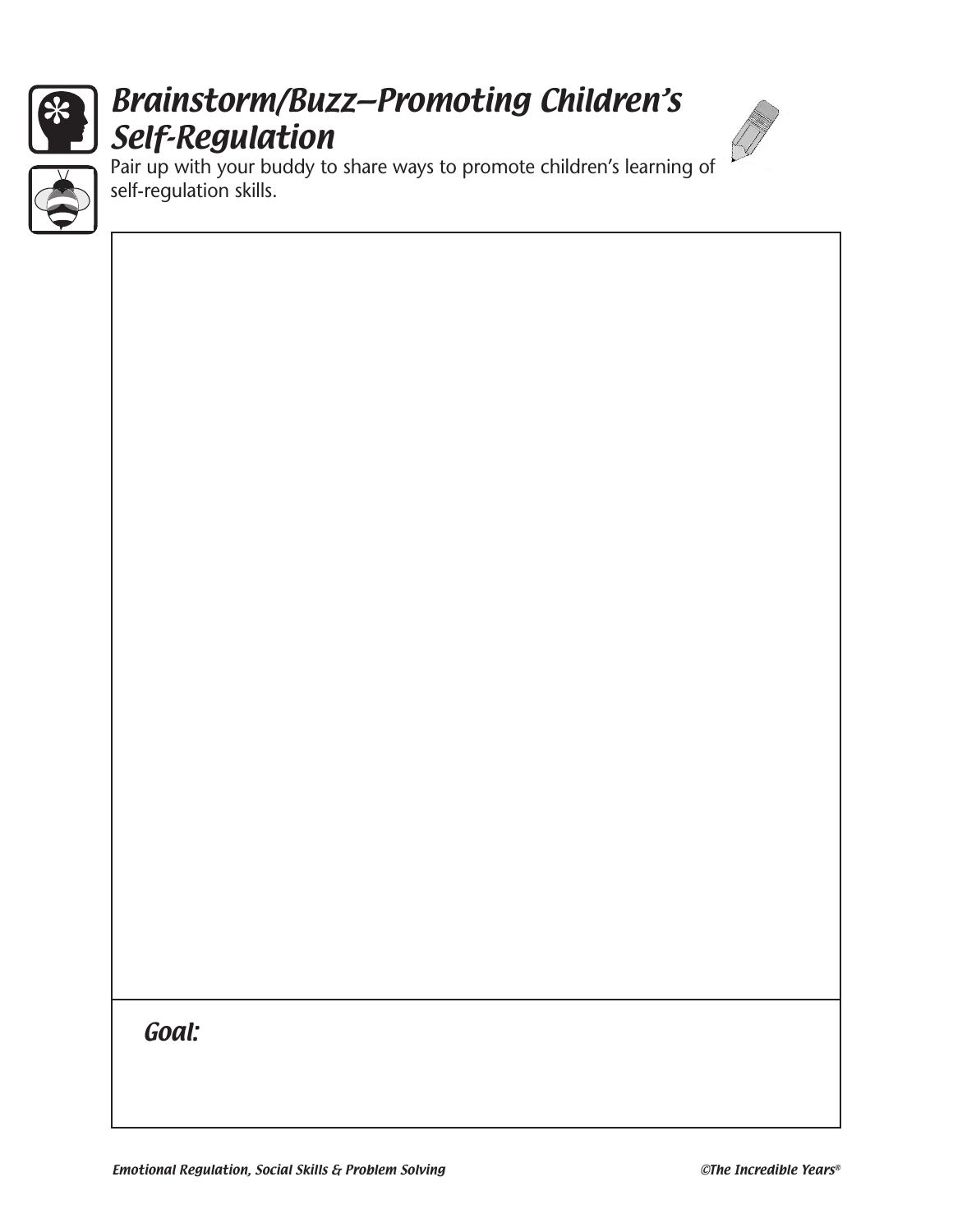### Brainstorm/Buzz—Emotional Literacy

Write out all the emotional words you want to encourage with your students. Try to have three positive or calming emotions words for every negative one. Combine a coping thought with a negative feeling.





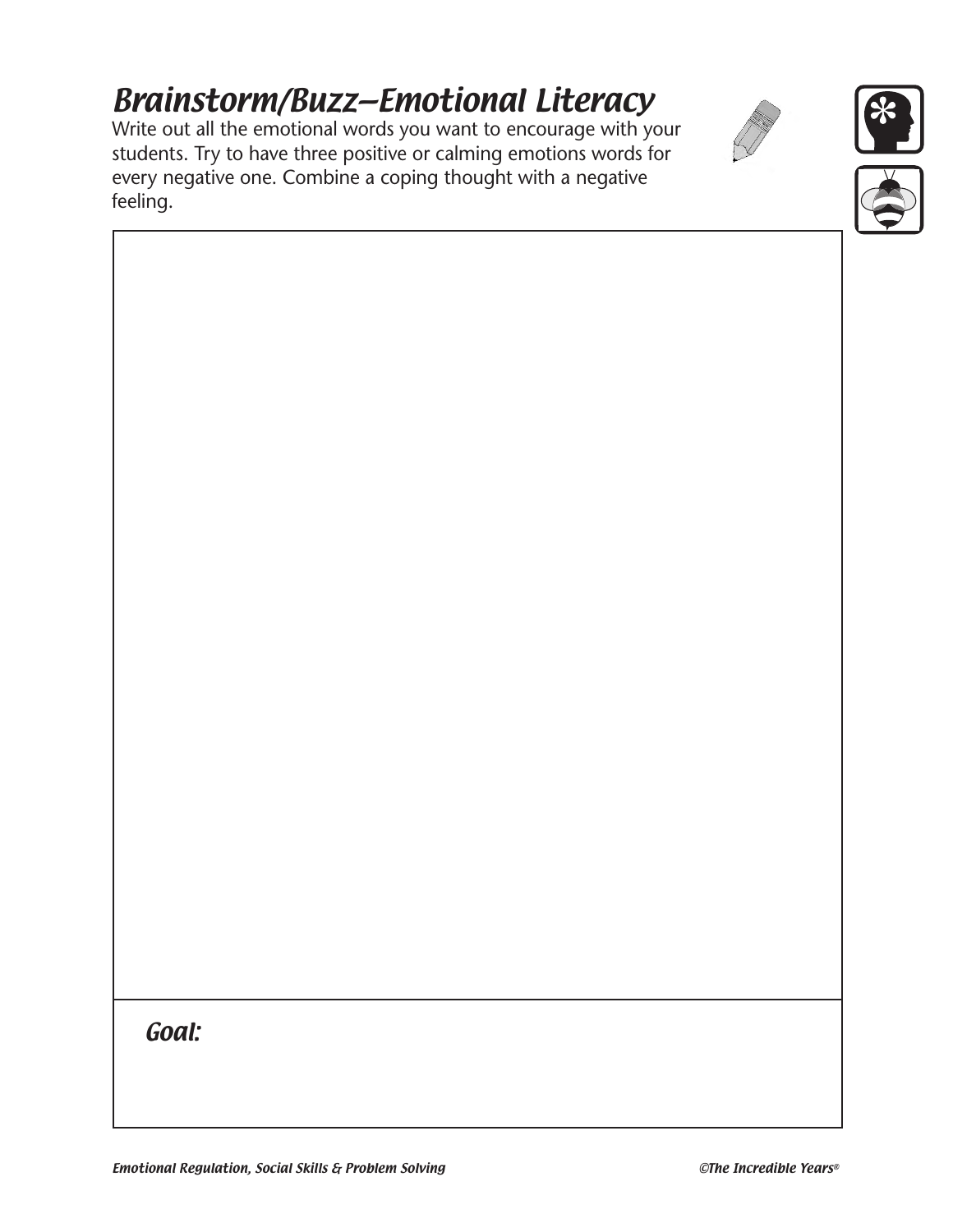

### Brainstorm/Buzz—Social Coaching

Write out the scripts you will use for social coaching. Think about the social behavior you want to describe and then how you will say it.

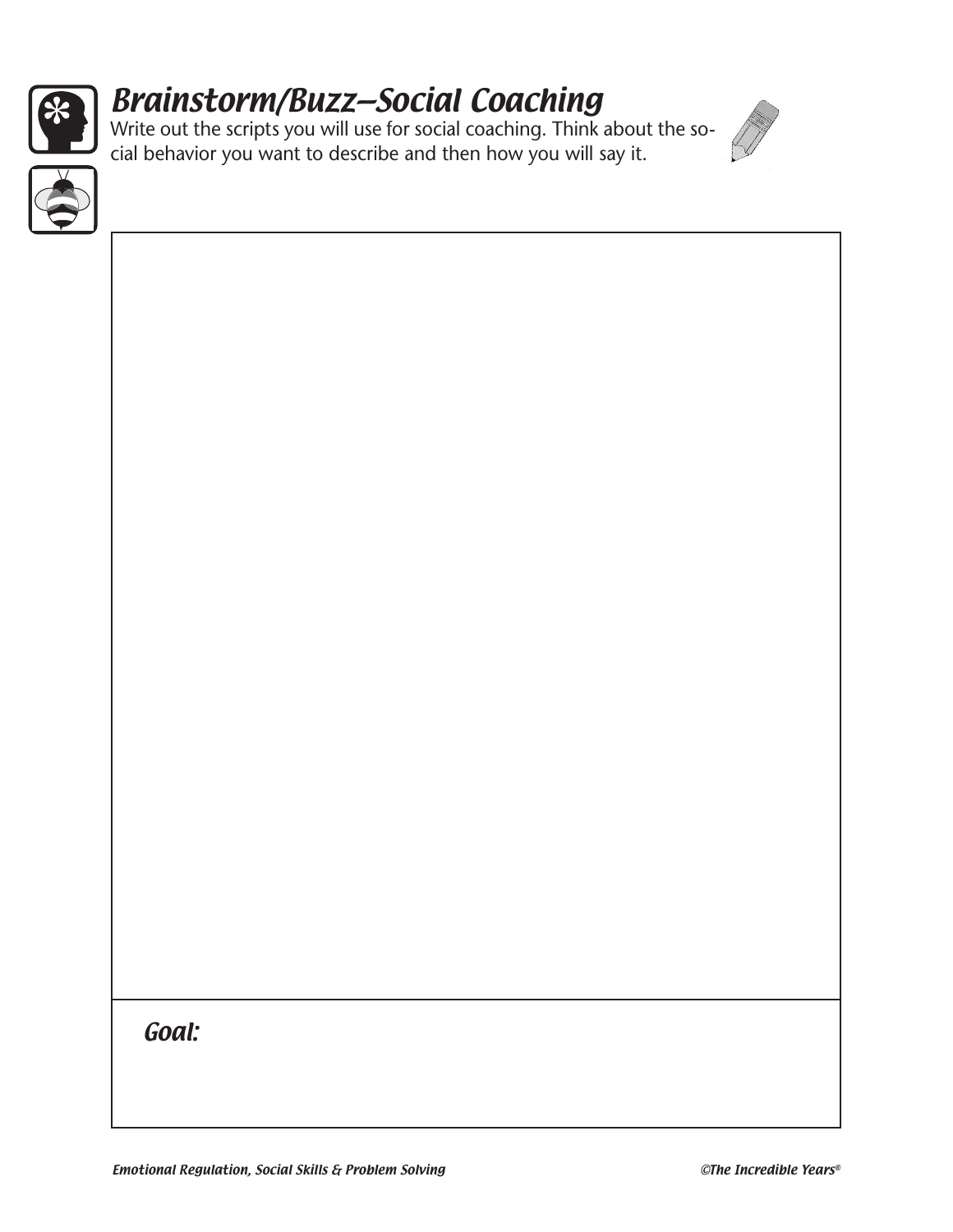

#### Teachers Promoting Emotional andSocial Competence in Young Children Teacher-Child Social Coaching: Child Developmental Level 1

**Teacher-Child Play:** Teachers can use social coaching in one-on-one interactions with their students to help them learn social skills and emotional language before they begin to play with peers. A great deal of the child's learning will occur by modeling and by your descriptive commenting, which will enhance your student's language skills as well as help them recognize and learn social skills.

| Social/Friendship Skills       | <b>Examples</b>                                                                               |
|--------------------------------|-----------------------------------------------------------------------------------------------|
| <b>Teacher Models:</b>         |                                                                                               |
| ❖ Sharing                      | "I'm going to be your friend and share my car with you."                                      |
| ❖ Offering to Help             | "If you want, I can help you with that by holding thebottom while<br>you put another on top." |
| ❖ Waiting                      | "I can use my waiting muscles and wait until you're finished using<br>that."                  |
| ❖ Suggesting                   | "Could we build something together?"                                                          |
| ❖ Complimenting                | "You are so smart in figuring out how to put that together."                                  |
| ❖ Behavior-to-Feelings         | "You shared with me. That is so friendly and makes me feel<br>happy."                         |
|                                | "You helped me figure out how to do that. I feel proud that you<br>could show me that."       |
| <b>Teacher Prompts:</b>        |                                                                                               |
| ❖ Self-Talk                    | "Hmm, I really wish I could find another piece to fit here."                                  |
|                                | "Hmm, I'm not sure I know how to put this together."                                          |
| ❖ Asking for help              | "Can you help me find another round piece?"                                                   |
|                                | "Can you share one of your cars with me?"                                                     |
| <b>Teacher Response:</b>       |                                                                                               |
| ❖ Praise child when s/he       | "That was so helpful and friendly to share with me."                                          |
| shares or helps you            |                                                                                               |
| * Ignore or model              | Continue to use descriptive commenting.                                                       |
| acceptance when child          | "I can keep trying to find that round piece." (model persistence)                             |
| does NOT share or help         | "I can wait until you're finished playing with the cars."<br>(model waiting)                  |
|                                | "I know it is hard to give up that car, so I will wait to have a turn<br>later."              |
| <b>Puppet or Action-Figure</b> |                                                                                               |
| <b>Models:</b>                 |                                                                                               |
| ❖ Entering Play                | "Can I play with you?"                                                                        |
|                                | "That looks like fun. Can I do that with you?"                                                |
| ❖ Being Socially Friendly      | "I'm being friendly. I'd like to play with you."                                              |
| ❖ Ignoring Aggression          | "I want to play with a friendly person. I think I will find somebody<br>else to play with."   |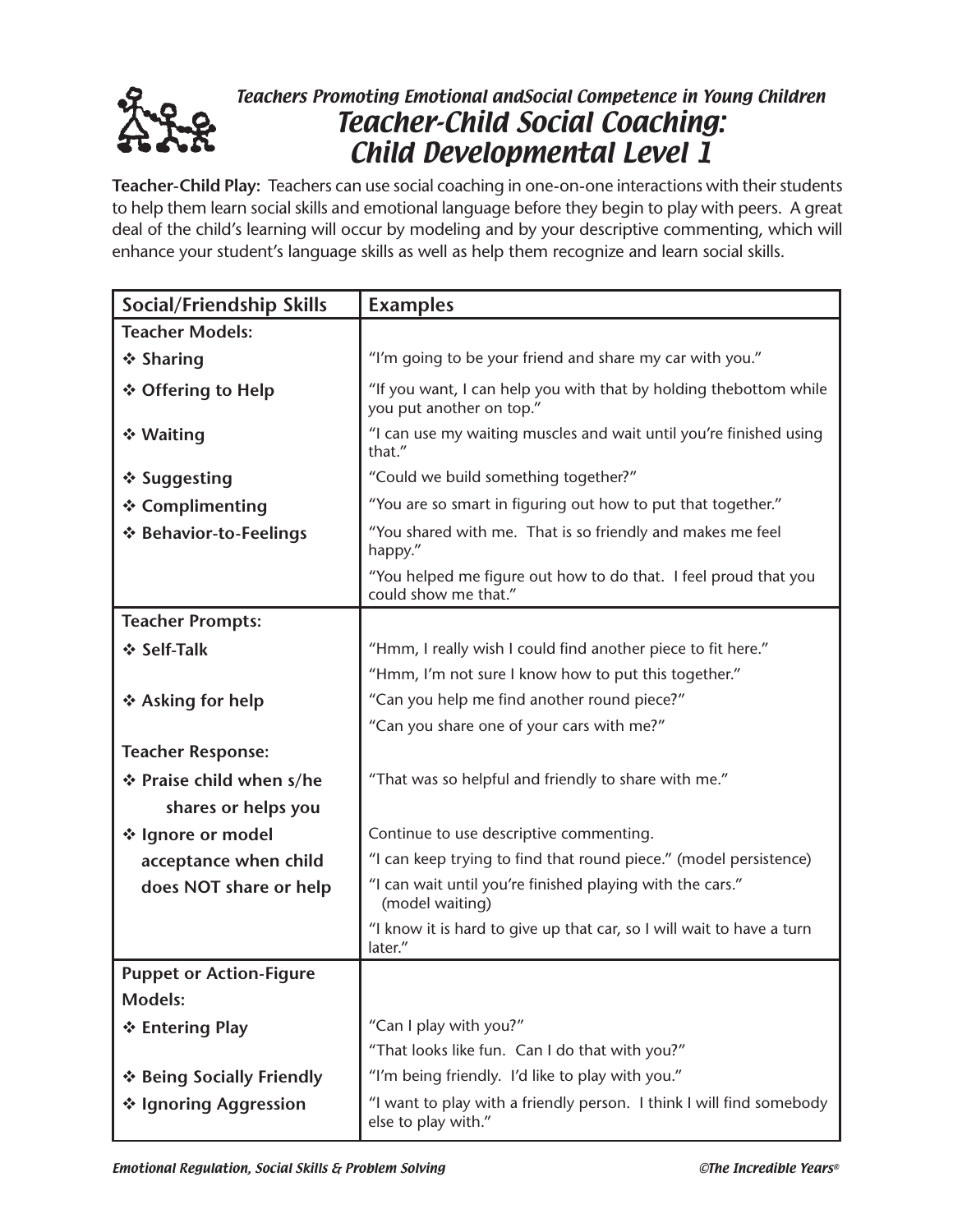

#### Teachers Promoting Emotional and Social Competence in Young Children Teacher-Child Social Coaching: Child Developmental Level 2

**Children in Parallel Play:** Young children start out playing with other children by sitting next to them and engaging in parallel play. In the beginning, they do not initiate interactions with other children or seem to notice they are even there. They may not talk to them or offer an idea or interact with them in any way. Teachers can help promote peer play by prompting their students to use social skills or to notice their friends' activities or moods. Providing children with the actual words for interactions, or modeling social behaviors will be important since children may not yet have these skills in their repertoire.

| Social/Friendship Skills                          | <b>Examples</b>                                                                                                                                                                                                                   |
|---------------------------------------------------|-----------------------------------------------------------------------------------------------------------------------------------------------------------------------------------------------------------------------------------|
| <b>Teacher Coaches:</b>                           |                                                                                                                                                                                                                                   |
| ❖ Asking for What They<br>Want                    | "You can ask your friend for what you want by saying, 'Please<br>can I have the crayon?""                                                                                                                                         |
| ❖ Asking for Help                                 | "You can ask your friend for help by saying 'Can you help me?""                                                                                                                                                                   |
| ❖ Asking a Friend to Wait                         | "You can tell your friend you are not ready to share yet."                                                                                                                                                                        |
|                                                   | If your child responds to your prompt by using his or her<br>words to repeat what you said, praise this polite asking or<br>friendly helping.                                                                                     |
| <b>Teacher Prompting:</b>                         |                                                                                                                                                                                                                                   |
| ❖ Noticing Other Child                            | "Wow, look what a big tower your friend is building."<br>"You are both using green markers."                                                                                                                                      |
| ❖ Initiate Interaction With<br><b>Other Child</b> | "Your friend is looking for small green pieces. Can you find<br>some for him?"<br>"Your friend has not cars and you have 8 cars. He looks un-<br>happy. Can you share one of your cars with your friend?"                         |
| ❖ To Give Child a<br>Compliment                   | "Wow! You can tell your friend his tower is cool."<br>If you child does repeat this, you can praise him or her for a<br>friendly compliment.<br>If your child does not respond, continue descriptive<br>commenting.               |
| <b>Teacher Praising:</b>                          |                                                                                                                                                                                                                                   |
| ❖ Behavior-to-Feelings                            | "You shared with your friend, that is so friendly and makes her<br>feel happy."<br>"You helped your friend figure out how to do that, she looks<br>very pleased with your help."                                                  |
| ❖ Playing Together                                | "Your friend is enjoying playing with these Legos with you.<br>You look like you are having fun with your friend. You are both<br>very friendly."                                                                                 |
| <b>Puppet or</b>                                  |                                                                                                                                                                                                                                   |
| <b>Action-Figure Models:</b>                      |                                                                                                                                                                                                                                   |
| ❖ Sharing or Helping                              | "Wow! Do you see the tower that Nancy is building?"<br>"Can either of you help me find a red block to make this<br>truck?"<br>"Could I help you build that house?"<br>Do you think we could ask Freddy if he'll share his train?" |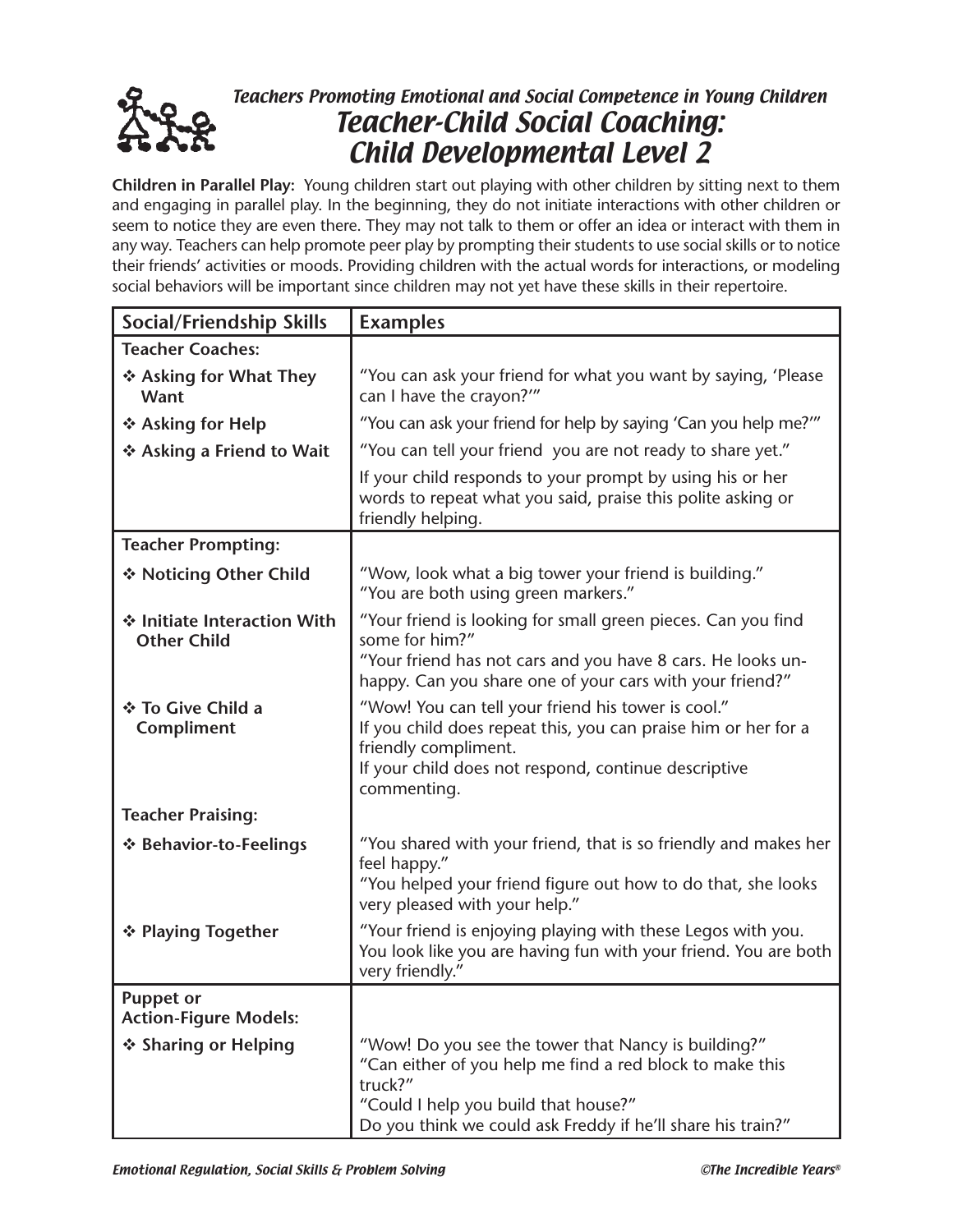

#### Teachers Promoting Emotional and Social Competence in Young Children Child-Peer Social Coaching: Child Developmental Level 3

**Children Who Initiate Play:** Young children move from parallel play to play where they are initiating interactions with each other. They are motivated to make friends and interested in other children. Depending on their temperament, impulsivity, attention span and knowledge of social skills their interactions may be cooperative or at times conflictual. Teachers can help promote social skills during peer play by prompting and coaching them to use skills or by praising and giving attention to social skills.

| <b>Teacher-Coached Skills</b>                   | <b>Examples</b>                                                                                                                             |
|-------------------------------------------------|---------------------------------------------------------------------------------------------------------------------------------------------|
| Social/Friendship Skills:                       |                                                                                                                                             |
| ❖ Asking in a Friendly<br>Voice (polite, quiet) | "You asked your friend so politely for what you wanted and s/he<br>gave it to you, you are good friends."                                   |
| ❖ Giving Help to Friend                         | "You helped your friend find what s/he was looking for. You are<br>both working together and helping each other like a team."               |
| ❖ Sharing or Trading                            | "That's so friendly. You shared your blocks with your friend.<br>Then she traded with you and gave you her car."                            |
| ❖ Asking to Enter Play                          | "You asked kindly to play and they seemed happy to have you join in?"                                                                       |
| ❖ Giving a Compliment                           | "You gave a compliment to her, that is very friendly."                                                                                      |
| ❖ Agreeing with or<br>giving a Suggestion       | "You accepted your friend's suggestion. That is so cooperative."                                                                            |
| <b>Self-Regulatory Skills:</b>                  |                                                                                                                                             |
| ❖ Listening to What a<br><b>Peer Says</b>       | "Wow you really listened to your friend's request and followed<br>his suggestion. That is really friendly."                                 |
| ❖ Waiting Patiently                             | "You waited and asked first if you could use that. That shows<br>you have really strong waiting muscles."                                   |
| ❖ Taking Turns                                  | "You are taking turns. That's what good friends do for each other"                                                                          |
| ❖ Staying Calm                                  | "You were disappointed when s/he would let you play with them but<br>you stayed calm and asked someone else to play. That is really brave." |
| ❖ Problem Solving                               | "You both weren't sure how to make that fit together, but you worked<br>together and figured that out-you are both good problem solvers."   |
| Empathy:                                        |                                                                                                                                             |
| ❖ Behavior-to-Feelings                          | "You shared with your friend, that is so friendly and makes her<br>feel happy."                                                             |
|                                                 | "You saw that she was frustrated and helped her put that togeth-<br>er. That is very thoughtful to think of your friend's feelings"         |
|                                                 | "You were both frustrated with that but you stayed calm and<br>kept trying and finally figured it out. That is real teamwork.               |
|                                                 | "You were afraid to ask her to play with you, but you were brave<br>and asked her and she seemed really pleased that you did."              |
| ❖ Apology/Forgiveness                           | "That was an accident. Do you think you can say you're sorry?" Or,<br>"Your friend seems really sorry he did that. Can you forgive him?"    |
|                                                 |                                                                                                                                             |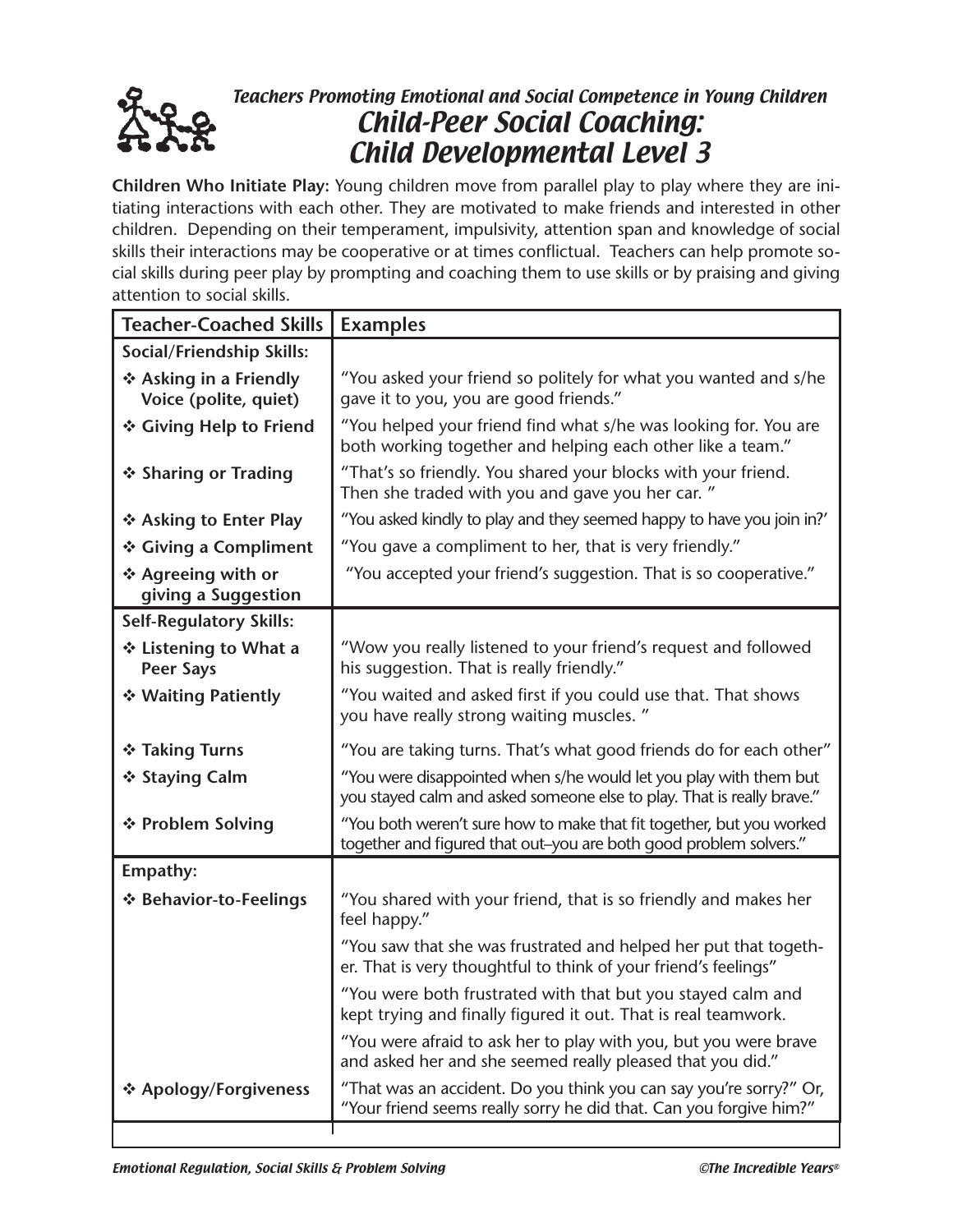#### **Facilitating Children's Academic Learning: Teachers as "Academic Coaches"**



**"Descriptive commenting" is a powerful way to strengthen children's social skills, emotional literacy, and academic skills. The following is a list of academic concepts and behaviors that can be commented upon when playing with a child. Use this checklist to practice describing academic concepts.**

| <b>Academic Skills</b>                                                                                                                                       | <b>Examples</b>                                                                                                                                                                                                                                 |
|--------------------------------------------------------------------------------------------------------------------------------------------------------------|-------------------------------------------------------------------------------------------------------------------------------------------------------------------------------------------------------------------------------------------------|
| colors<br>number counting<br>shapes                                                                                                                          | "You have the red car and the yellow truck."<br>"There are one, two, three dinosaurs in a row."<br>"Now the square Lego is stuck to the round<br>Lego."                                                                                         |
| sizes (long, short, tall,<br>smaller than, bigger<br>than, etc.)<br>positions (up, down,<br>beside, next to, on<br>top, behind, etc.)                        | "That train is longer than the track."<br>"You are putting the tiny bolt in the right<br>circle."<br>"The blue block is next to the yellow square,<br>and the purple triangle is on top of the long<br>red rectangle."                          |
| working hard<br>concentrating,<br>focusing<br>persistence, patience                                                                                          | "You are working so hard on that puzzle and<br>thinking about where that piece will go."<br>"You are so patient and just keep trying all<br>different ways to make that piece fit<br>together."                                                 |
| following parent's<br>directions<br>problem solving<br>trying again<br>reading<br>thinking skills<br>listening<br>working hard/<br>best work<br>independence | "You followed directions exactly like I asked<br>you. You really listened."<br>"You are thinking hard about how to solve<br>the problem and coming up with a great<br>solution to make a ship."<br>"You have figured that out all by yourself." |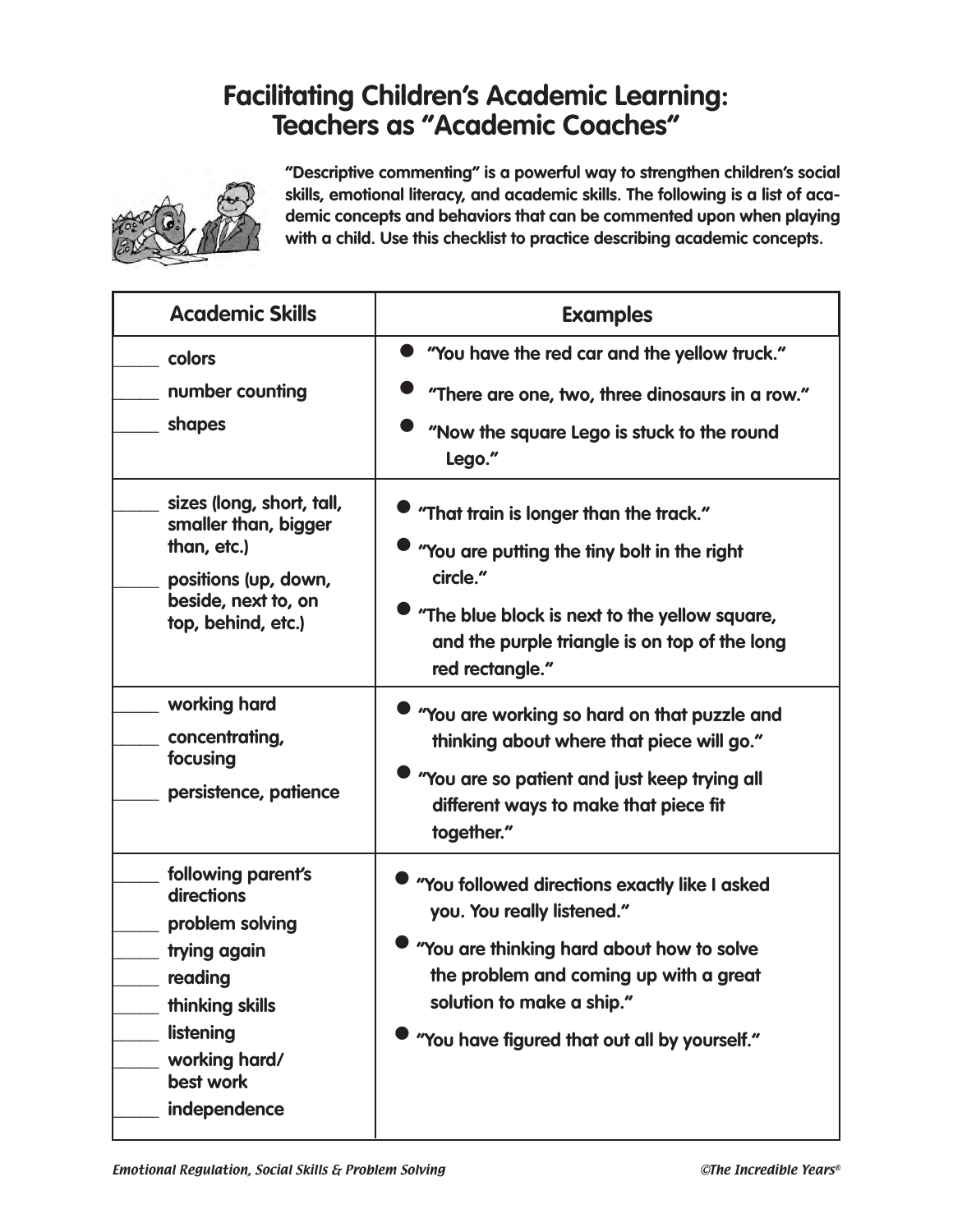#### **Facilitating Children's Emotion Learning: Teachers as "Emotion Coaches"**



**Describing children's feelings is a powerful way to strengthen a child's emotional literacy. Once children have emotion language, they will be able to better regulate their own emotions because they can tell you how they feel. The following is a list of emotions that can be commented upon when playing with a child. Use this checklist to practice describing a child's emotions.**

| <b>Feelings/Emotional</b><br><b>Literacy</b>                                                                                                                                                                            | <b>Examples</b>                                                                                                                                                                                                                                                                                                                                                                                                                                                                                                                                                                                                                                       |
|-------------------------------------------------------------------------------------------------------------------------------------------------------------------------------------------------------------------------|-------------------------------------------------------------------------------------------------------------------------------------------------------------------------------------------------------------------------------------------------------------------------------------------------------------------------------------------------------------------------------------------------------------------------------------------------------------------------------------------------------------------------------------------------------------------------------------------------------------------------------------------------------|
| happy<br>frustrated<br>calm<br>proud<br>excited<br>pleased<br>sad<br>helpful<br>worried<br>confident<br>patient<br>having fun<br>jealous<br>forgiving<br>caring<br>curious<br>angry<br>mad<br>interested<br>embarrassed | "That is frustrating, and you are staying calm and<br>trying to do that again."<br>"You look proud of that drawing."<br>"You seem confident when reading that story."<br>"You are so patient. Even though it fell down<br>twice, you just keep trying to see how you can<br>make it taller. You must feel pleased with yourself<br>for being so patient."<br>"You look like you are having fun playing with your<br>friend, and he looks like he enjoys doing this with<br>you."<br>"You are so curious. You are trying out every way<br>you think that can go together."<br>"You are forgiving of your friend because you know<br>it was a mistake." |

#### **Modeling Feeling Talk and Sharing Feelings**

- **•"I am proud of you for solving that problem."**
- **•"I am really having fun playing with you."**
- **•"I was nervous it would fall down, but you were careful and patient, and your plan worked."**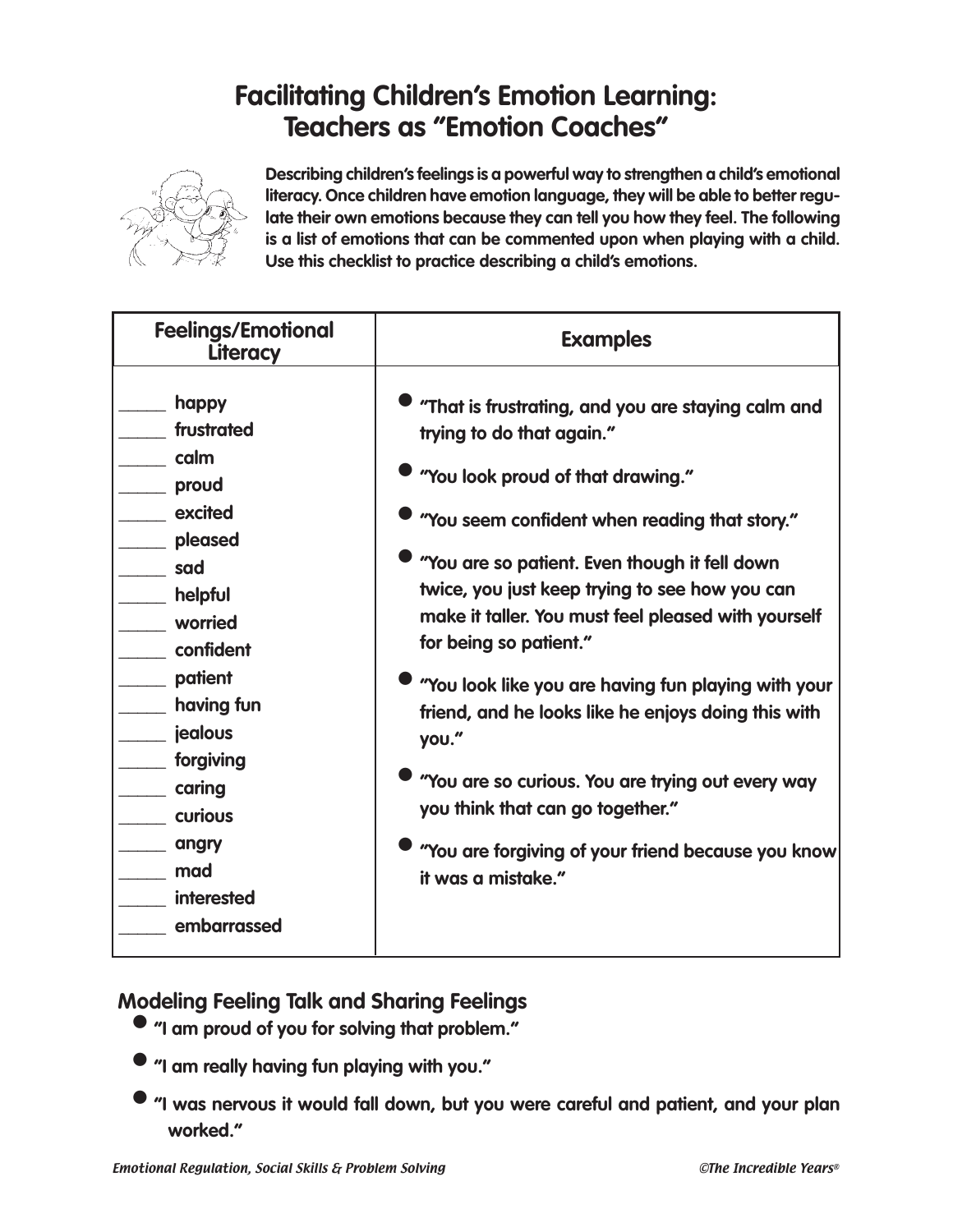#### **Facilitating Children's Social Learning: Teachers as "Social Skills Coaches"**



**Describing and prompting children's friendly behaviors is a powerful way to strengthen children's social skills. Social skills are the first steps to making lasting friendships. The following is a list of social skills that you can comment on when playing with a child or when a child is playing with a friend. Use this checklist to practice your social skills coaching.** 

| <b>Social/Friendship Skills</b>                                                                                                                                                                                                                               | <b>Examples</b>                                                                                                                                                                                                                                                                                          |
|---------------------------------------------------------------------------------------------------------------------------------------------------------------------------------------------------------------------------------------------------------------|----------------------------------------------------------------------------------------------------------------------------------------------------------------------------------------------------------------------------------------------------------------------------------------------------------|
| helping<br>sharing<br>teamwork<br>using a friendly voice<br>(quiet, polite)                                                                                                                                                                                   | "That's so friendly. You are sharing your blocks<br>with your friend and waiting your turn."<br>"You are both working together and helping<br>each other like a team."                                                                                                                                   |
| listening to what a<br>friend says<br>taking turns<br>asking<br>trading<br>waiting                                                                                                                                                                            | "You listened to your friend's request and<br>followed his suggestion. That is very friendly."<br>"You waited and asked first if you could use<br>that. Your friend listened to you and shared.<br>"You are taking turns. That's what good friends<br>do for each other."                                |
| agreeing with a friend's<br>suggestion<br>making a suggestion<br>giving a compliment<br>using soft, gentle touch<br>asking permission to use<br>something a friend has<br>problem solving<br>cooperating<br>being generous<br>including others<br>apologizing | "You made a friendly suggestion and your friend<br>is doing what you suggested. That is so friendly."<br>"You are helping your friend build his tower.<br>"You are being cooperative by sharing."<br>"You both solved the problem of how to put those<br>blocks together. That was a great<br>solution." |

- **Prompting • "Look at what your friend has made. Do you think you can give him a compliment?" (praise child if s/he tries to give a compliment)** 
	- **• "You did that by accident. Do you think you can say you are sorry to your friend?"**

#### **Modeling Friendly Behavior**

**• Teachers can model waiting, taking turns, helping, and complimenting, which also teach children these social skills.**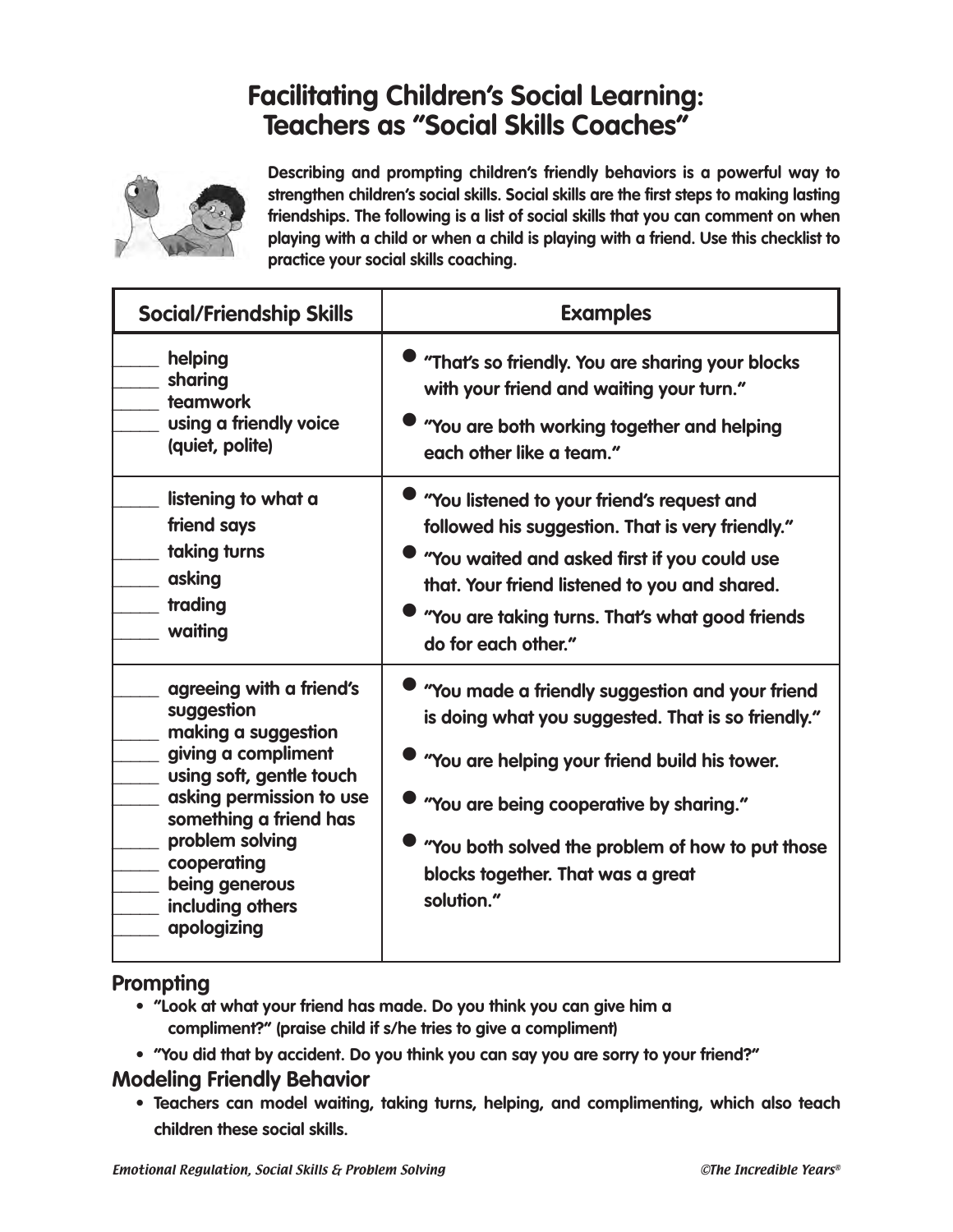#### Sample Circle Time Lesson Script: Problem Solving Using the Wally Book

**Teacher:** Boys and girls, today I have a special book that can help us learn to solve problems we may have at school. I am going to share a picture and I want you to look for clues that Wally and his friend are having a problem. Can you see anything on their faces that tells you they are having trouble?



(Picture from *Wally's Detective Book for Solving Problems at School*)

**Child:** He looks mad.

**Teacher.** Wow! You are really looking carefully. Does anyone notice something on his face that tells you the boy with the red hair looks mad?

**Child:** His mouth looks mean. His eyebrows are pointy.

**Teacher:** Put your thumbs up if you agree. How about Wally? How is he feeling?

**Child:** He looks sad. He has no smile.

Emotional Regulation, Social Skills & Problem Solving ©The Incredible Years®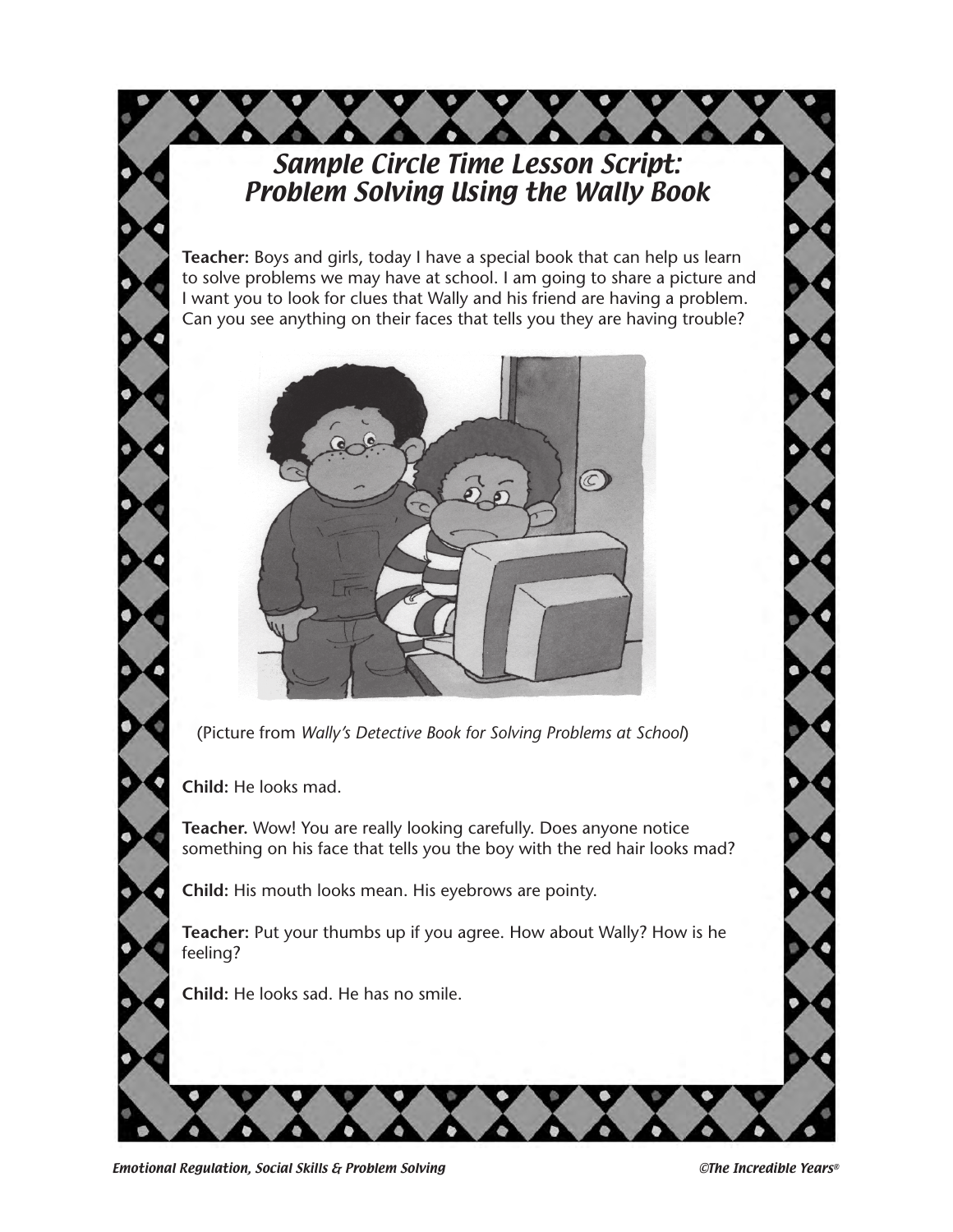**Teacher:** Sounds like Wally and his friend are mad and sad. Those are feelings that let you know you are having a problem. Let me tell you what is going on in this picture. Bid Red here has been using the computer for a long, long time. Wally really wants a turn. What can Wally do?

**Child:** He can ask him for a turn.

**Child:** He can wait.

**Child:** He can find another toy.

**Teacher:** Okay, let's act that out. Charles and Tanisha I'd like you to show the class what that looks like. Charles, Tanisha is holding this car and you'd like to play with it. When we say ready, set, action you are going to ask for it. Tanisha, when Charles asks, you are going to share the car with him.

**Teacher acting as Charles:** Can I have the toy?

**Teacher acting as Tanisha:** Okay. (She hands toy to Charles.)

**Teacher:** Solutions that are fair and safe are thumbs up solutions! Put your thumbs up if you think asking is a fair solution. Looks like you all agree. Let's act out another one of your great ideas. Gina, you said wait. Let's see what that looks like.

(Children continue to act out solutions, such as wait, do something else, ask again, do together.)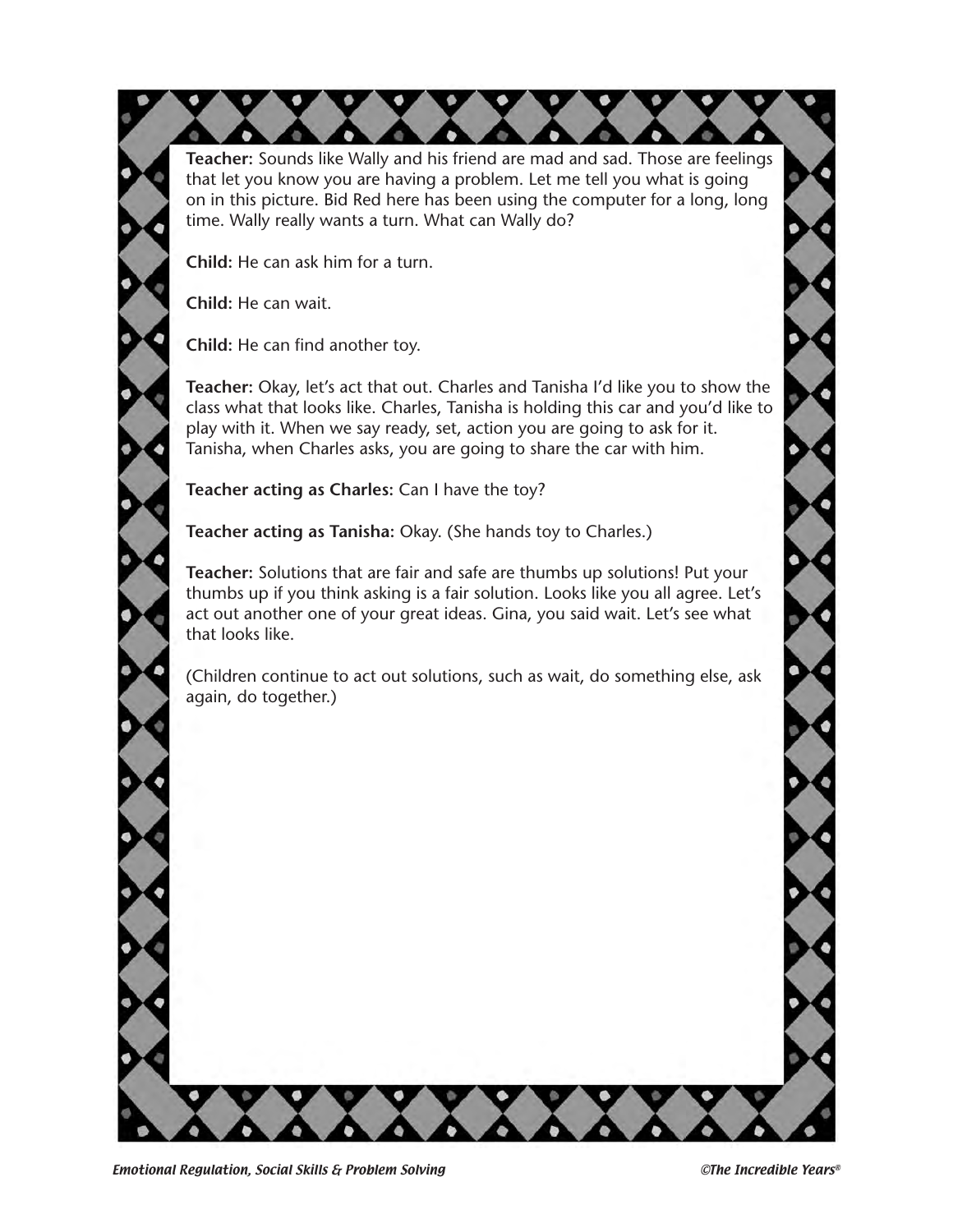#### **Teacher-to-Parent Communication Form**

#### Problem Solving

At school the children are learning about how to problem solve when they are upset, so they can make the best choice. You can help your child learn to problem solve with books, puppets and by talking with them before they get too dysregulated. Here are 3 steps your children are learning.



**Step One:** How do I feel?

**Step Two:** What is the problem?

**Step Three:** What are some solutions?

**PRACTICE:** You can practice these at home by talking about a problem and thinking about possible solutions (e.g., waiting, sharing, taking turns, helping, taking a deep breath, doing something else). Then it can be fun to practice these solutions with puppets.

**MODEL:** It will help your child if you model ways that you calm down when you have a problem in order to think about solutions to your problems. For example, you might tell them "I am feeling frustrated right now because I can't find my keys. I'm going to take a deep breath, and think about solutions. One solution is to look in my car. Another solution is to ask for help."



 Ask your child to show you how s/he can be a "detective" and solve a problem.

Record on the *Parent-to-Teacher Communication Form* your experience practicing helping your child come up with solutions to problems. Your child will get special detective stickers for solving a problem or for drawing a picture of a solution!

Incredible Children!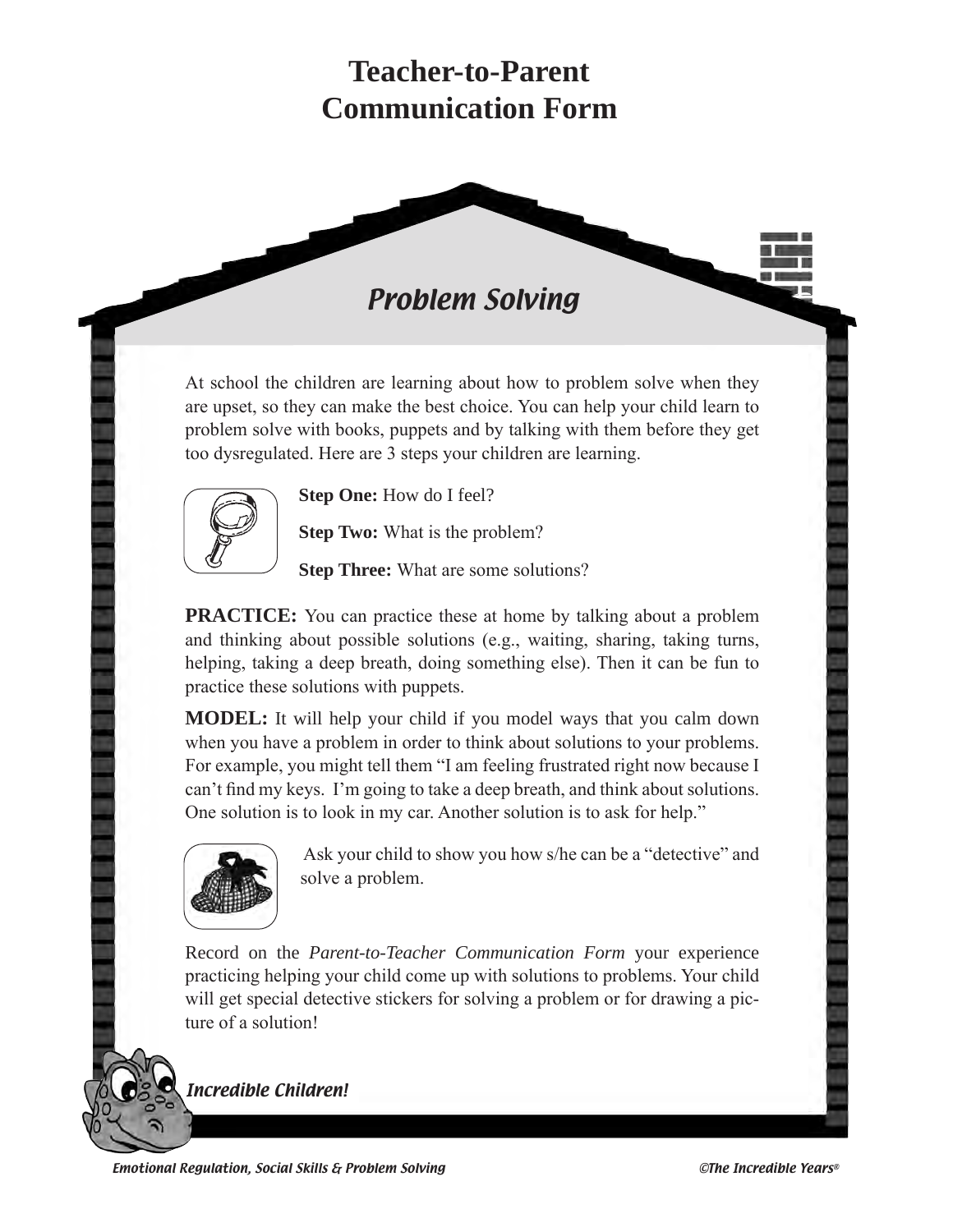#### **Parent-to-Teacher Communication Form**



#### **Child's Name:**

*Record on this form your experience practicing helping your child come up with solutions to problems. Your child will get special detective stickers for solving a problem or for drawing a picture of a solution! Here is an example of a problem, or you can choose your own. "Let's pretend that your friend is on the swing and you want a turn."* 

*How would you feel?* 

*What solution could you use?*

Incredible Children!

Emotional Regulation, Social Skills & Problem Solving ©The Incredible Years®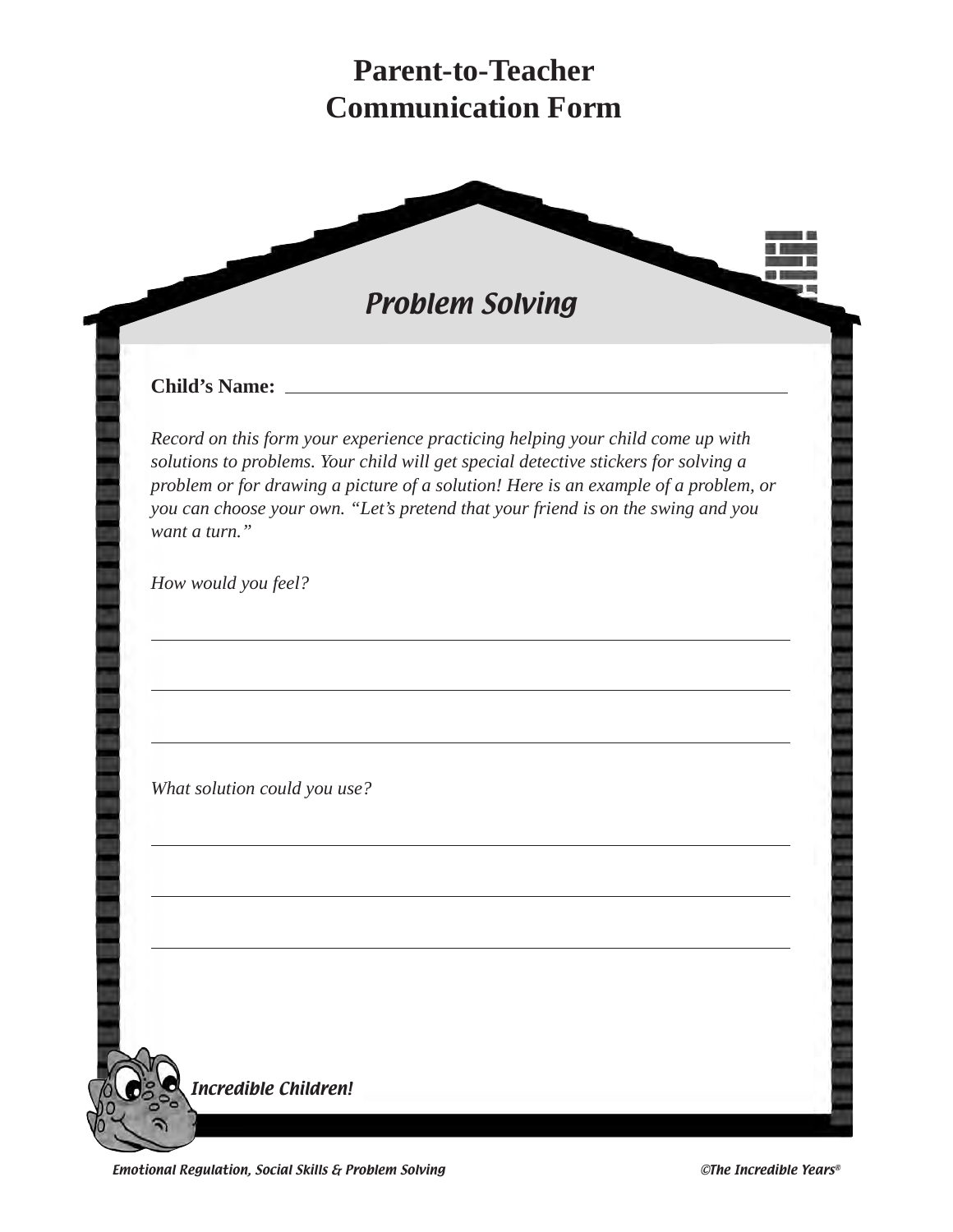

#### **The Incredible Years® Teacher Classroom Management Self-Reflection Inventory Emotional Regulation, Social Skills and Problem-Solving Training**

#### **Date: Teacher Name: Properties**

Teachers learn extensively from self-reflection regarding their classroom management and the teaching strategies they are using that are working or not working. From these reflections teachers determine personal goals for making changes in their approaches to bring about the most positive learning climate they can. Use this Inventory to think about your strengths and limitations and determine your goals. **1 – Never 3 – Occasionally 5 - Consistently**

| <b>Emotional Regulation, Social and Problem Solving Skills</b>                                                                                                                                                                                              |              |                     |                     |                     |   |
|-------------------------------------------------------------------------------------------------------------------------------------------------------------------------------------------------------------------------------------------------------------|--------------|---------------------|---------------------|---------------------|---|
| 1. I use emotional coaching and specifically self-regulation<br>emotions such as patience, persistence, trying hard, sticking<br>with it, concentrating, staying calm, waiting for a turn, and using<br>words to express feelings.                          |              | $1 \t2 \t3 \t4 \t5$ |                     |                     |   |
| 2. I model self-regulation strategies such as taking deep breaths,<br>using positive self-talk, using anger thermometer, thinking<br>of happy place, positive forecasting, and Tiny's calm down<br>strategies.                                              |              | $1 \t2 \t3 \t4$     |                     |                     | 5 |
| 3. I prompt children to take deep breaths and use self talk such as<br>"I can do it, I can calm down."                                                                                                                                                      |              | $2^{\circ}$         |                     | 3 4 5               |   |
| 4. I promote identification of feelings in self and others through<br>the use of photographs, posters and games (bingo) that portray<br>people in various emotional states.                                                                                 |              |                     |                     |                     |   |
| 5. I help children understand how peers feel by pointing out facial<br>expressions, voice tone, body language or words.                                                                                                                                     | $\mathbf{1}$ | $2^{\circ}$         |                     | $3 \quad 4 \quad 5$ |   |
| 6. I teach specific emotional literacy words by labeling feelings or<br>positive feelings responses of others when children share, trade,<br>wait or help them (i.e., help children see the connection between<br>their social skills and others feelings). |              |                     | $2 \quad 3 \quad 4$ |                     | 5 |
| 7. I model appropriate feelings language by modeling emotional<br>expression throughout the day (e.g., "I am getting frustrated<br>now, but I can calm myself down by taking a deep breath or<br>using my turtle technique.").                              |              | $1 \t2 \t3 \t4 \t5$ |                     |                     |   |
| 8. I provide opportunities for children to practice social skills and<br>ways to solve problems.                                                                                                                                                            | $\mathbf{1}$ | $\overline{2}$      | $3\quad 4$          |                     | 5 |